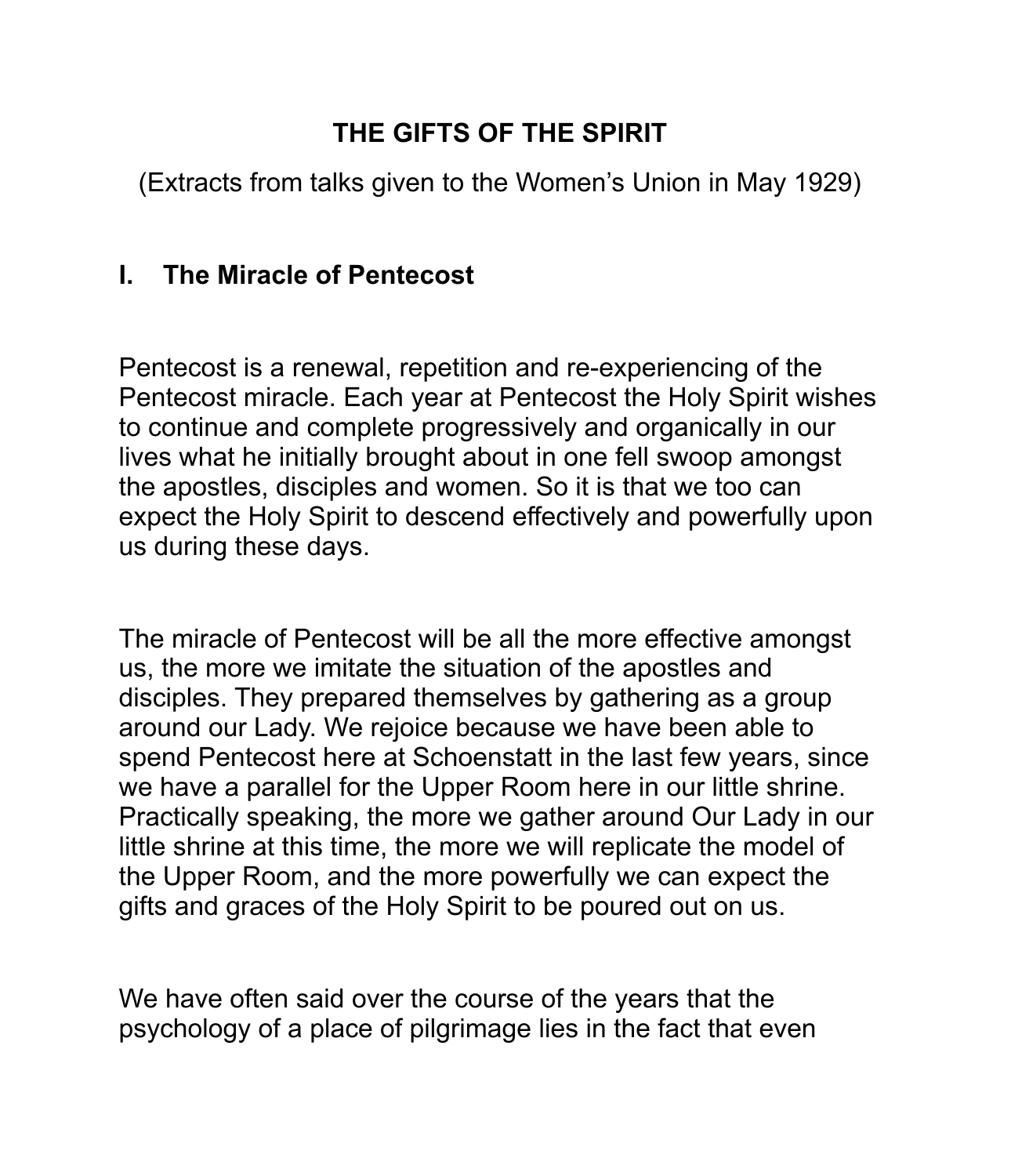physical contact with the place mediates grace. How much more grace can we expect if we use this time to gather around Our Lady with open and ready hearts and an inner attitude of surrender!

The Holy Spirit is the Creator God. He has brought about a new creation in us. At every Pentecost he wishes to make this new creation more complete. We know this new creation. In courses and retreats we have been led more deeply into the mysteries of this new divine state of being, into the divine life. We have been introduced into what constitutes this new state of being, this new life. It is the Holy Spirit who creates this divine life in us. It is he who gives us the capacity, the ability, the potential, the faculties, the capacity to receive the supernatural virtues, the moral virtues. It is he, too, who gives us the seven gifts. Through actual grace he constantly keeps us inwardly in motion so that our supernatural, spiritual life cannot calcify.

What makes Pentecost especially dear to us, however, is the thought that it is the declaration that both the individual and the community have come of age, just as the apostles experienced it at the time. As individuals they had come of age, but so had the Church. The inner, spiritual life, however, comes of age when the gifts of the Holy Spirit are poured out on us abundantly. So if we expect anything special during these days, it is an increase in the seven gifts of the Holy Spirit.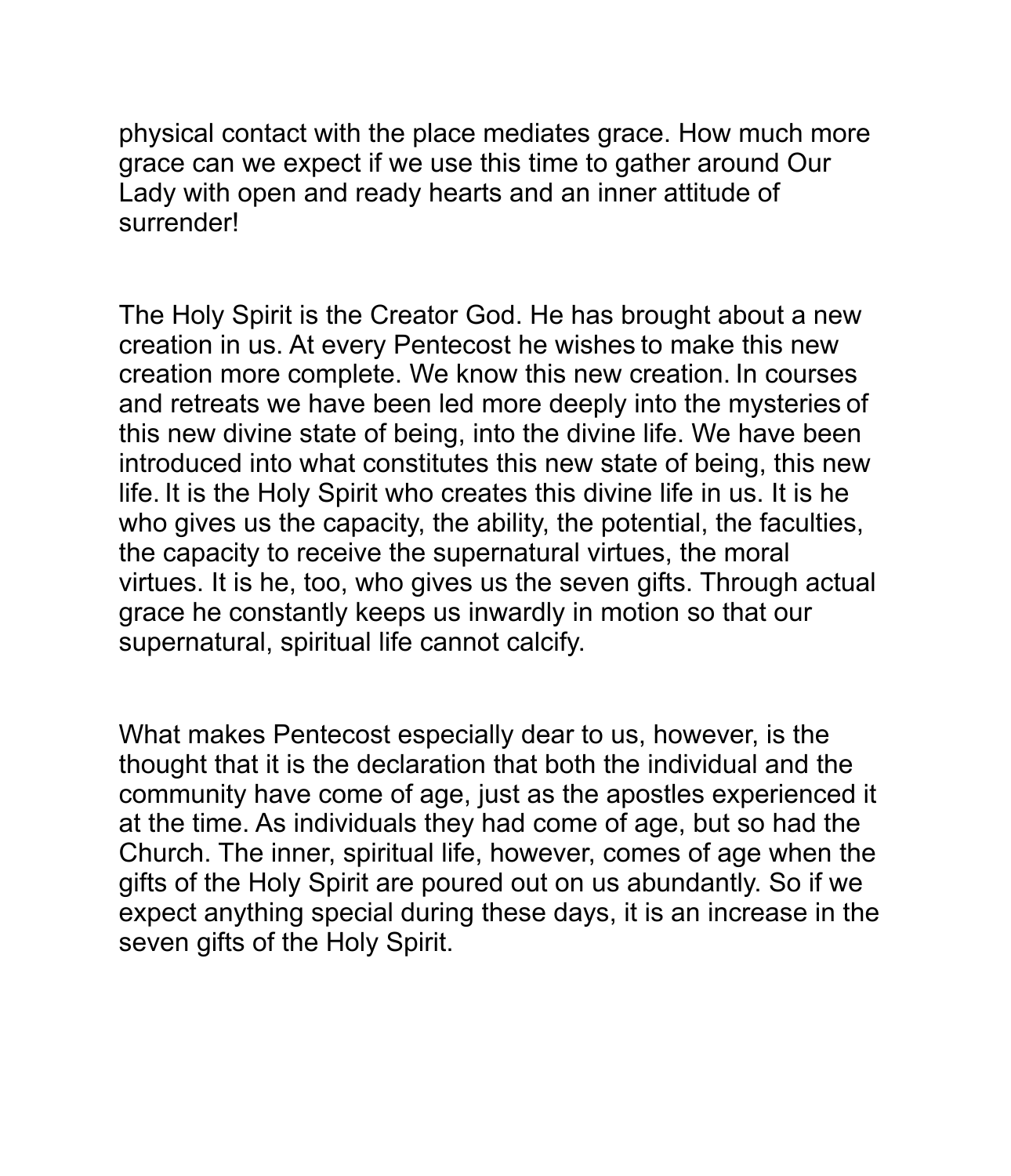Through the gifts of the Holy Spirit the soul is able to master greater and greatest difficulties with a certain ease and almost as a matter of course. The gifts of the Holy Spirit equip us for Christian heroism. For us this is the most important point.

Christian heroism! Radicalism! You are familiar with the many mottoes that have been coined here over the years. They all amount to the same thing - to re-directing all our efforts towards Christian heroism and striving for holiness. Thus we can see the gifts of the Holy spirit as new abilities, or, to put it more clearly seen from a psychological point of view - as new drives which are set up in opposition to our purely natural drives.

Is there anyone amongst us who, in quiet hours, does not notice that there are not just tendencies and impulses within us, they are even extremely strong tendencies and impulses? Let us call them drives. Unfortunately they drive and urge us too often and too strongly in a negative direction. They drive us on to sensuality, envy, anger and all those other things that blossom in the garden of our hearts. However, in our supernatural, inner life, there is also a supernatural urge, or drive, which has been set up in opposition and contradiction to these innate, ignoble drives. These are the gifts of the Holy Spirit. How much reason we have, who at times experience such strong drives and passions within ourselves, to implore the Holy Spirit: Please come, Holy Spirit, and unfold these fundamental, supernatural drives in my poor, sick, weak and unbridled soul!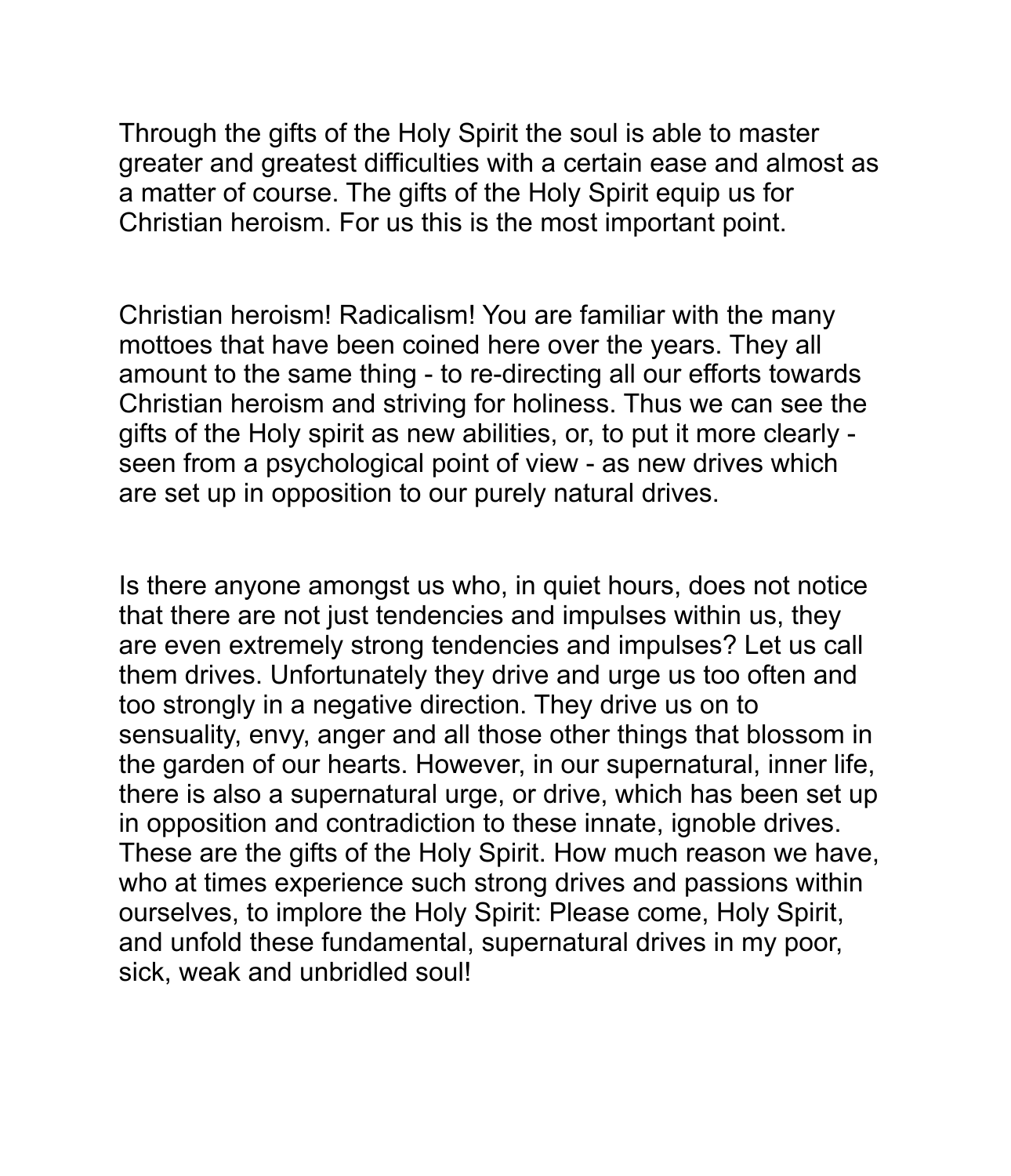If you would like another image, think of a rower rowing against the current of a river and into the teeth of the wind. He has to muster all his strength. This is the soul equipped with sanctifying grace, with the natural and supernatural virtues and with actual grace. In the first stages of our religious life, we had to make great efforts to get on, to lift ourselves upwards onto the path of the virtues. How much of our own activity was involved, how much of our own effort we had to put into it!

However, when the Holy Spirit takes hold of us tangibly through his seven gifts, our souls can be compared with a rower who has put up a sail. If the wind is favourable and the sail is filled, he will get ahead quickly with little personal effort, even when going up stream. These are the gifts of the Holy Spirit. Come Holy Spirit, fill the hearts of the faithful! We may well say this prayer more ardently today. We may well cling more ardently to our Lady, clasp her hand and close our ranks so that the Pentecost miracle, the Pentecost storm may break out over us in the most effective way possible.

#### **II. The Gifts and Fruits of the Holy Spirit in relation to the Beatitudes**

1. The Gift of Counsel

What do we understand by the gift of counsel? It is the supernatural capacity that enables us to see clearly in the most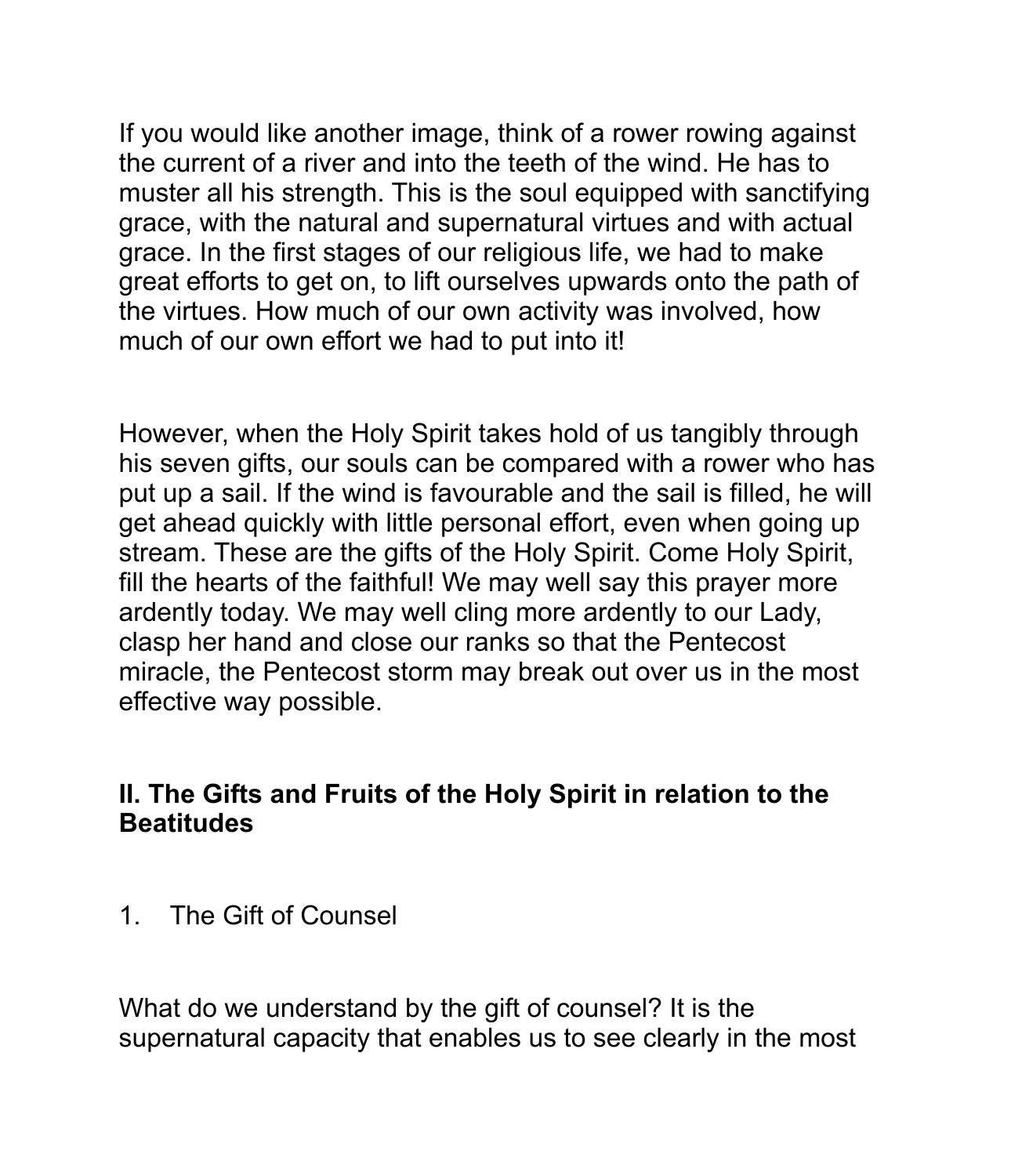intricate affairs of life. In ordinary language we would speak of a capacity. I have the capacity to hear, smell, see, feel. These are natural abilities. But there are also supernatural abilities and capacities. The gift of counsel should be seen as a supernatural capacity that enables us to see clearly in the most complicated situations of life, and to make the right decisions.

Fruit: Kindness

If we wish to align the gift of counsel with the fruits of the Holy Spirit and the eight beatitudes, we could say that anyone who possesses the gift of counsel enjoys the fruit of kindness. St Thomas maintains that there is no parallel for the gift of counsel amongst the fruits of the Holy Spirit. Other theologians are of the opinion - and I do not think that it is unfounded - that whoever possesses the gift of counsel also knows how to deal with others and accept them as members of the Body of Christ. In this sense such people know how to accept what people say and do to them. If they have the right attitude to others and to the problems they cause them, in other words, if they have the spirit of the gift of counsel, their entire being will be permeated by a fine, warm benevolence towards others.

Beatitude: "Happy the merciful"

If we think of the eight beatitudes, the gift of counsel corresponds with: "Happy the merciful for they shall obtain mercy." We can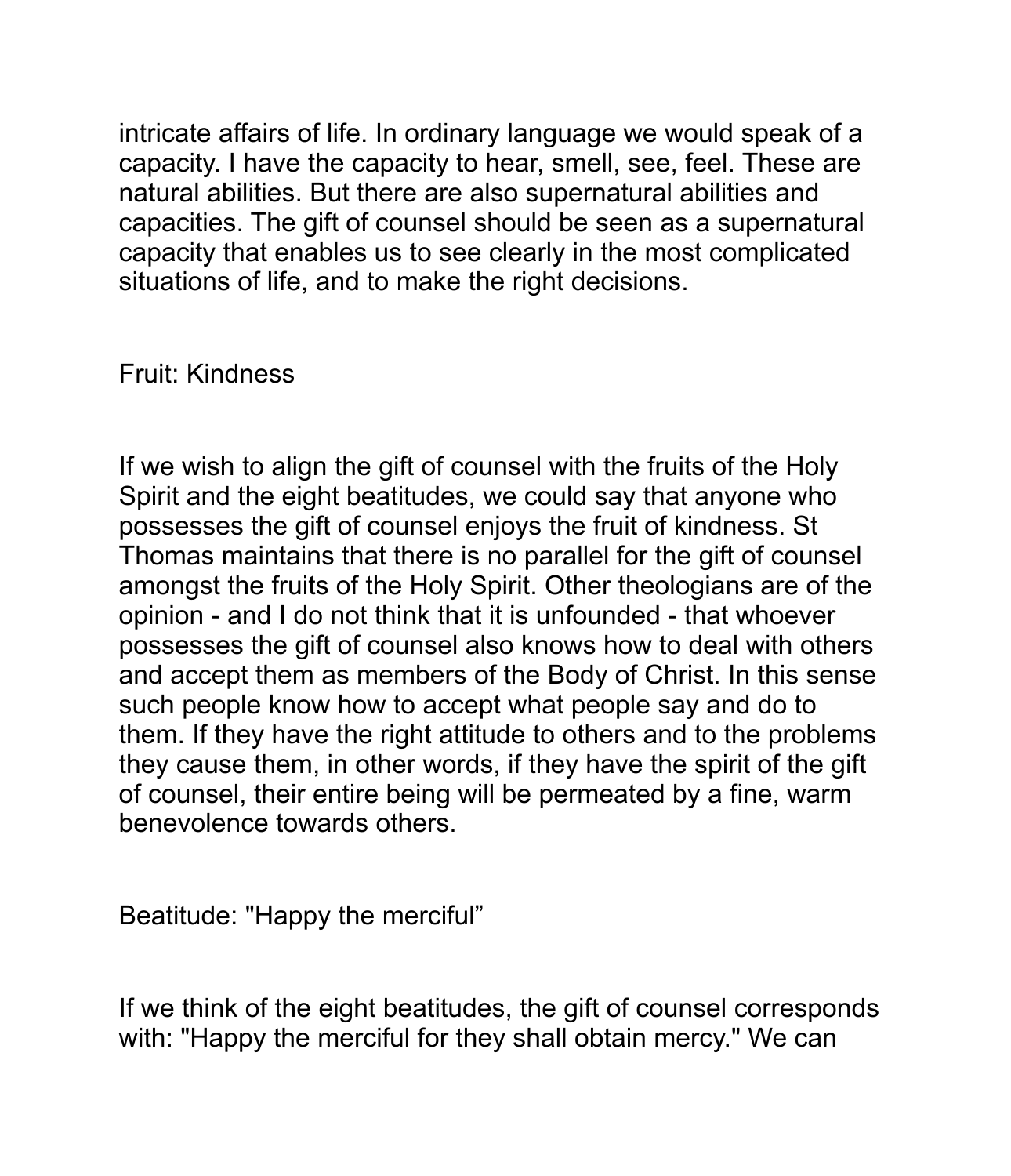sense how the person who possesses the gift of counsel will rise above the most complex problems in a mature and benevolent way. We are after all concerned with the gifts of the Holy Spirit. The sail is set, the wind can fill it. So the person who is gripped by the Holy Spirit, who is inwardly saturated with the gift of counsel, will rise above the most difficult problems of life in a mature way.

"Happy the merciful!" Theologians say that whoever wishes to be merciful towards others must possess the gift of counsel to an outstanding degree and in an outstanding way. These few prosaic theological thoughts give us a definite direction for our inner life. If you want to apply them afterwards to yourself in meditation, consider how many complicated problems and situations ensnare us daily, and almost continuously, as teachers, as educators, as people who are striving for holiness according to the ideals of the Movement. I shall come back to this afterwards. Consider how difficult it is for us to find the right solution in individual instances. Our situation in the professional sphere is complicated. Our situation with regard to leading our groups may also be complicated. How many problems we have to confront, and to which have to find a solution! These are problems that concern the Movement and our existence. And, lastly, there is the complicated situation of our own personal lives. Who can advise us here? Who will help us to discern the spirits in our own hearts in the right way? We know that the Spirit of God, the Holy Spirit is wrestling with the principles of the world and of self-love in our decisions. The stronger our drives are, and the more powerfully our environment influences us - and this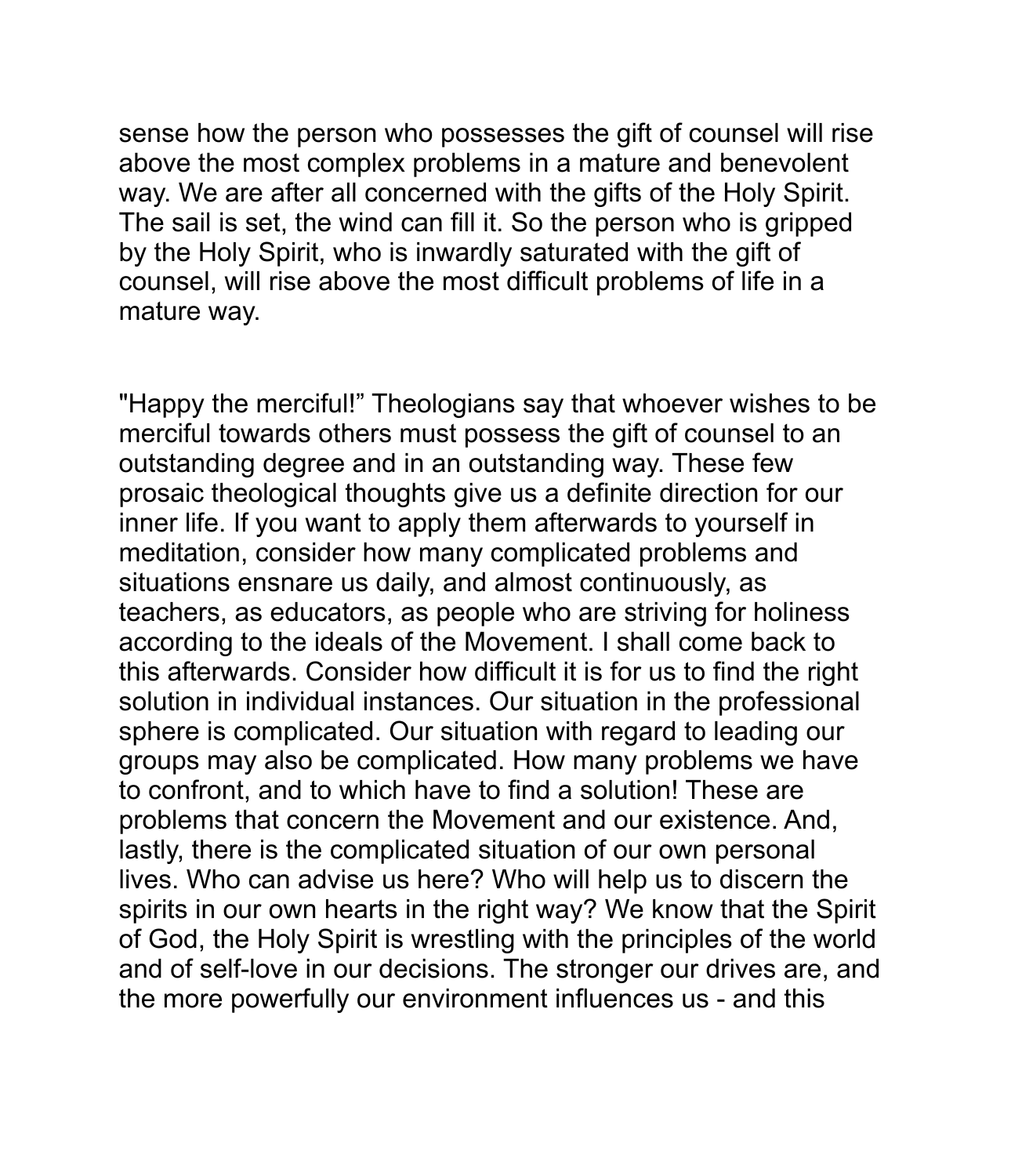cannot be under-estimated - the more we depend upon the Holy Spirit with his gift of counsel.

We should, therefore, spontaneously call upon the Holy Spirit for help before we make decisions about what to do, or about our inner and professional lives and life within the Movement. "He knows all things." This is what we say so often in the Introit during these days: "The Spirit of the Lord fills the whole earth, alleluia, and that which holds all things together knows every word that is said" (Wis. 1,7). Indeed, he is everywhere and knows every sound. So he also knows what comes from the devil, or from our own sick nature. He knows what he has inspired in our hearts. It is to him that we must turn, he is the one we must ask.

I remember well how some time ago, one of our priests who belongs to the Union and who is by nature really not particularly gifted, told me that in his seminary days the director had advised him to pray one of the hymns to the Holy Spirit each morning and evening. He has done this throughout his life. And the result? Whenever he is in the confessional he has solved the most difficult questions. When he checked afterwards, he always found that he had given the right advice. He attributed this to the Holy Spirit, or, to put it more subjectively, to his surrender to the Holy Spirit.

I think, therefore, that we should cling to the Holy Spirit far more when we feel so alone in the world these days. We are so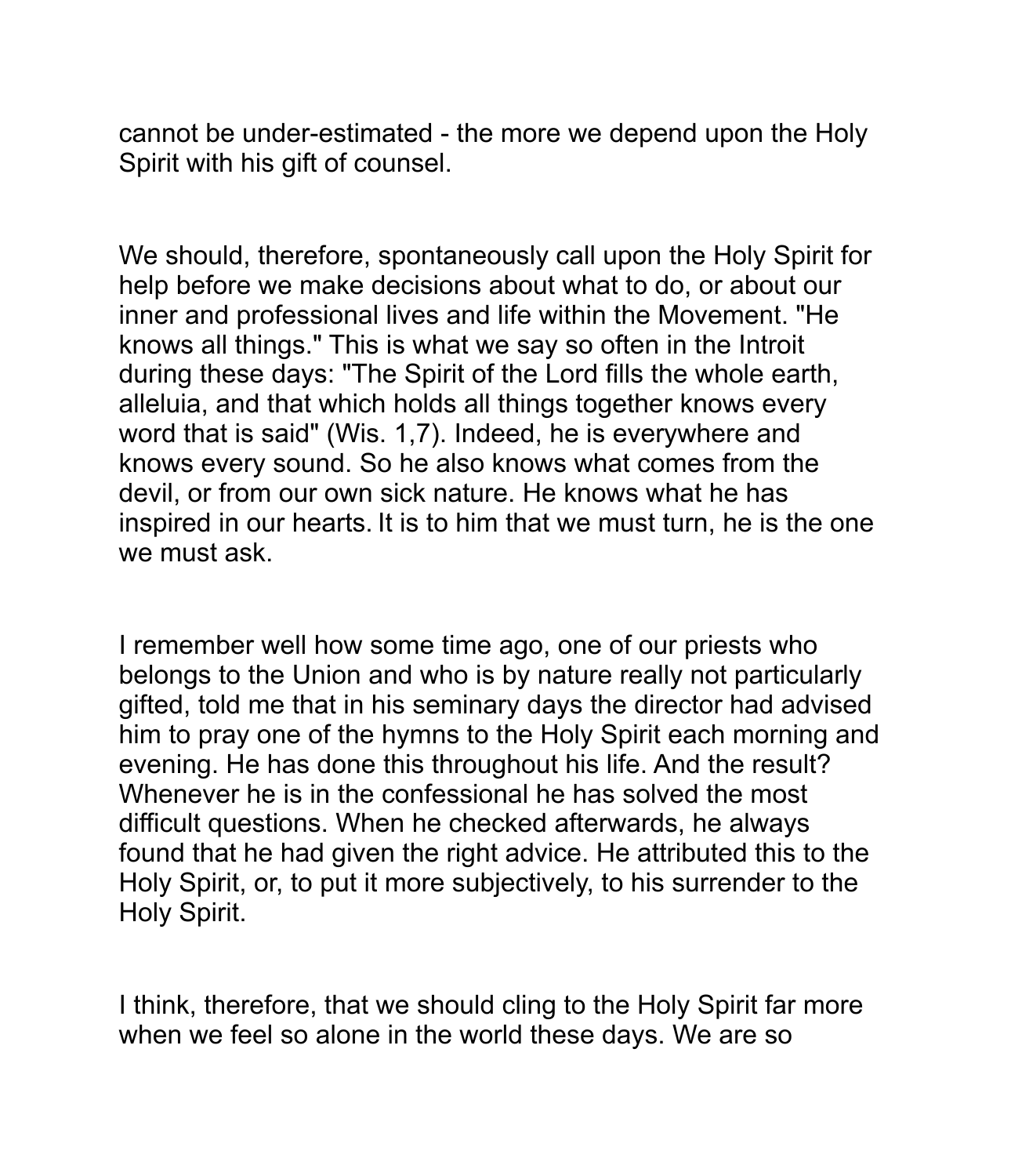helpless in the face of the most complicated issues in our personal and professional lives and the life of the Movement. We know of course, that he is also a Spirit of order. He may speak to us inwardly and personally through the gift of counsel, but at the same time he also directs us towards the rightful authority. That is to say, in personal, spiritual matters he directs us to our spiritual leaders or confessors, and in matters concerning the Movement he directs us to the person responsible for the Branch. What about questions in our professional lives? This course should actually shed light on the chaos of the present confusion in education.

Come Holy Spirit! Do we not want to say this today? Do we not want the individual verses of the Sequence of Pentecost to reecho strongly in our souls?

"Bend the stubborn heart and will,

Melt the frozen, warm the chill,

Guide the steps that go astray."

In quiet moments today let us ponder on the individual thoughts of the hymn and awaken the corresponding emotions in ourselves. All of you have brought problems, cares and difficulties with you. It would be a pity if we came without them! It would be a sign that our spiritual lives had calcified We should always have trials and difficulties, otherwise our stay at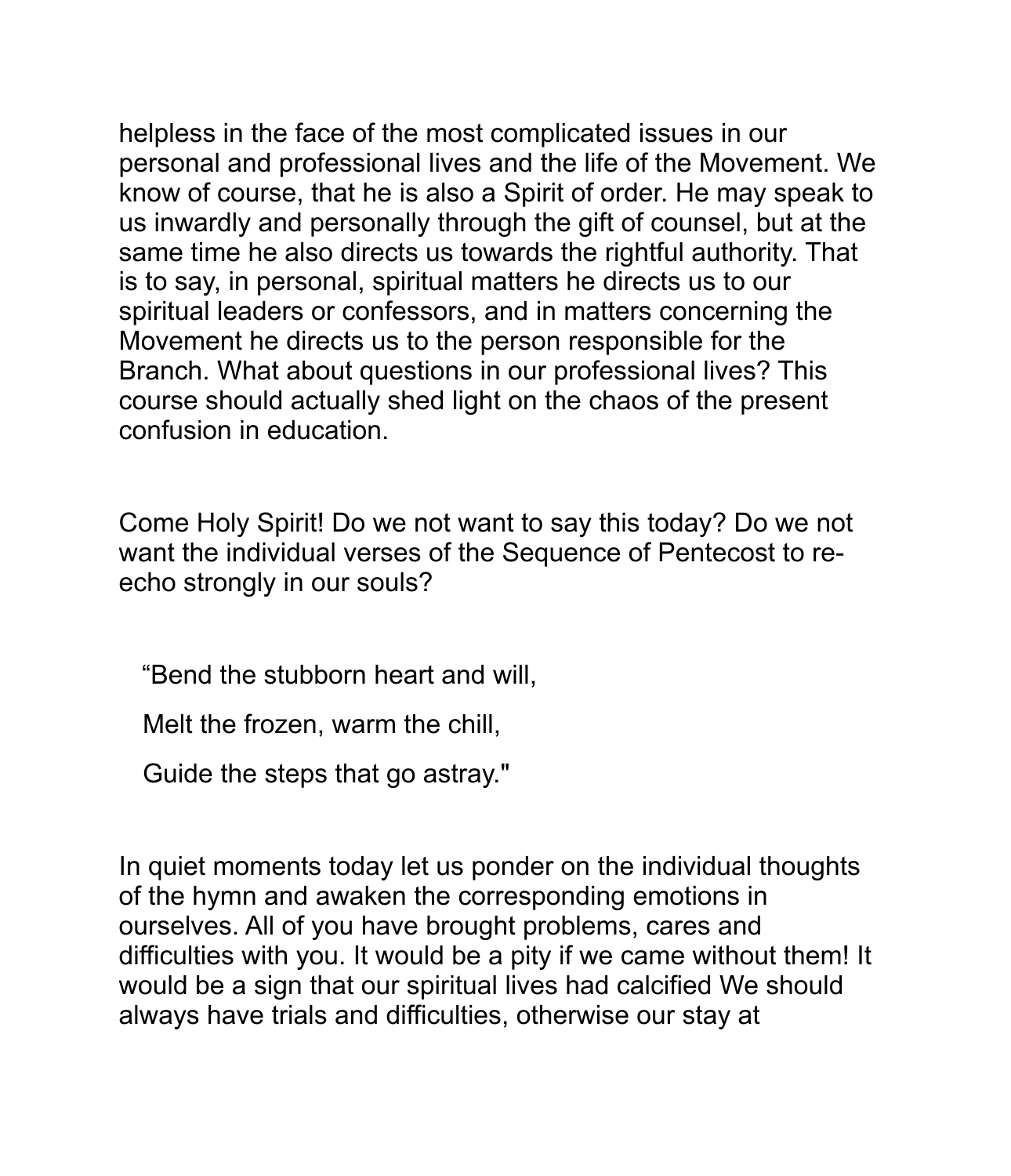Schoenstatt would no longer give us anything that really penetrates us deeply. That is why we want to ask the Holy Spirit to give us the gift of counsel during these days. Come Holy Spirit, fill the hearts of your faithful! So much for the gift of counsel.

## 2. The Gift of Fortitude

Now the gift of fortitude. Once again I shall begin by telling you briefly what we mean theologically by the gift of fortitude, then I will offer you some practical applications. The gift of fortitude gives us the supernatural ability to go our way courageously and victoriously, and with a certain ease, in the most intricate difficulties, no matter whether these difficulties come from the devil, from our own sick nature, or from the world.

Those who possess the gift of fortitude, who are so entirely under the influence of the Holy Spirit. who can say that the sails of their souls are, as it were, spread out for the Holy Spirit to blow into, will also be able to remain relatively composed and at peace in the face of the problems they meet at work. After all, they possess the gift of fortitude! This does not come from their own efforts, however, it is not achieved by rowing! No, it is the Holy Spirit who fills the sail. Those who possess the gift of fortitude also have the capacity to resist their inner inclination to be sad and pessimistic. It is the Holy Spirit who does threequarters of the work for them, who takes at least three-quarters of the burden away.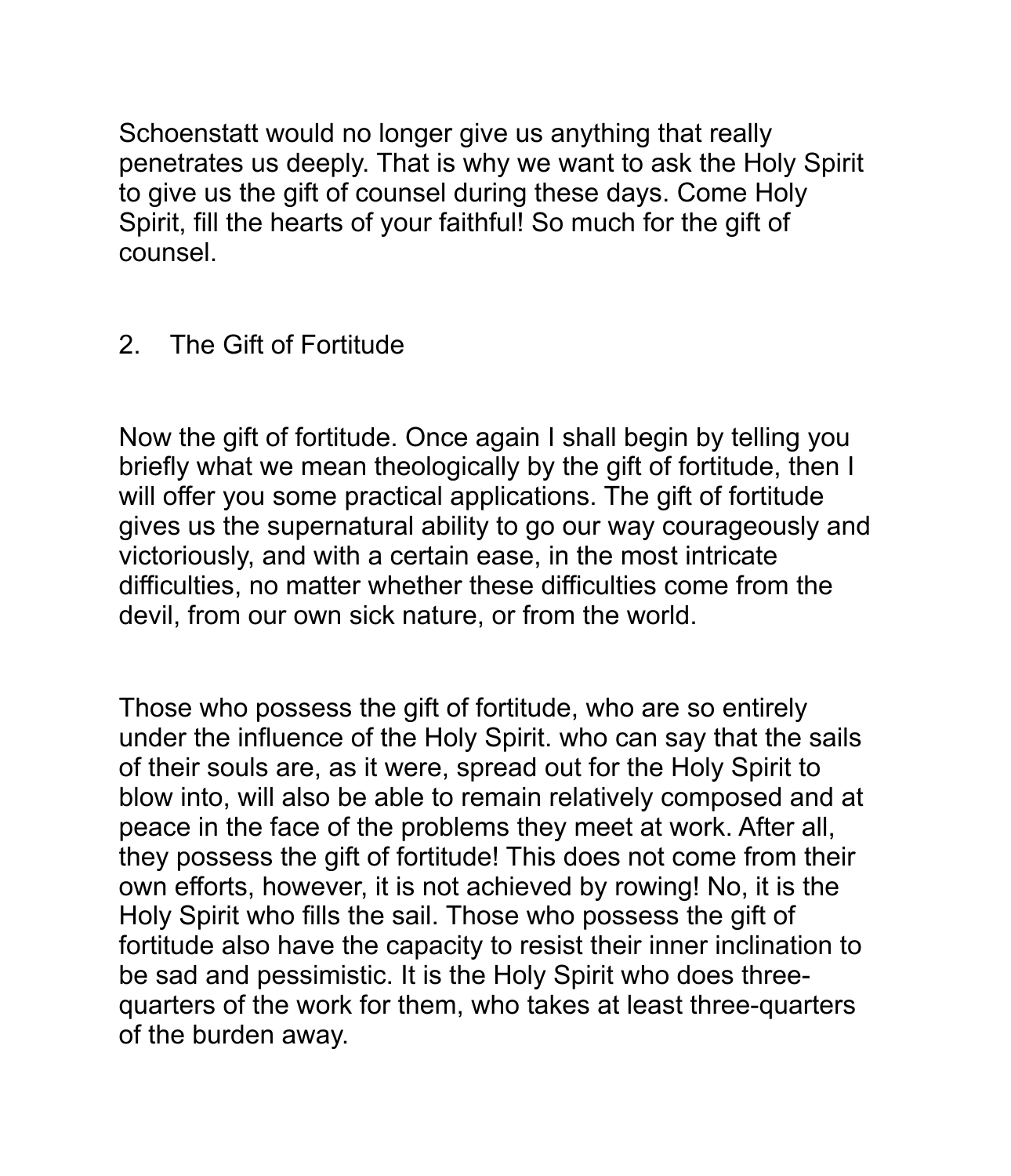Those who possess the gift of fortitude also have power over evil spirits. To some extent they are also inwardly independent of physical suffering or physical illness. However, please do not forget that we cannot achieve this state through our own ethical efforts. The Holy Spirit has to give it to us. Come Holy Spirit!

In Acts 8, 6-8 we see the gifts of grace exemplified in practice. "Philip went to a Samaritan town and proclaimed the Christ to them. The peopled united in welcoming the message Philip preached, either because they had heard of the miracles he worked, or because they saw them for themselves. There were, for example, unclean spirits that came shrieking out of many who were possessed…" Those who possess the gift of fortitude can also expect the Holy Spirit to drive out the devil - at least in the sense that the devil is chained up two or three times in their soul, and is unable to harm it. The soul rises inwardly, it is set free, it can no longer be influenced by the devil. We know that the devil attacks mystically gifted people in a special way, but we also know that the Holy Spirit opposes these attacks with his power, so that they come to nothing.

"Several paralytics and lame people were also cured. As a result there was great rejoicing in that town" (Acts 8,8). Here too, we can see that if we possess the gift of fortitude, if our souls are gripped by it, we are lifted spiritually above all the physical and spiritual suffering that we drag around with ourselves. It is not as though we do not feel these difficulties, or suffer deeply under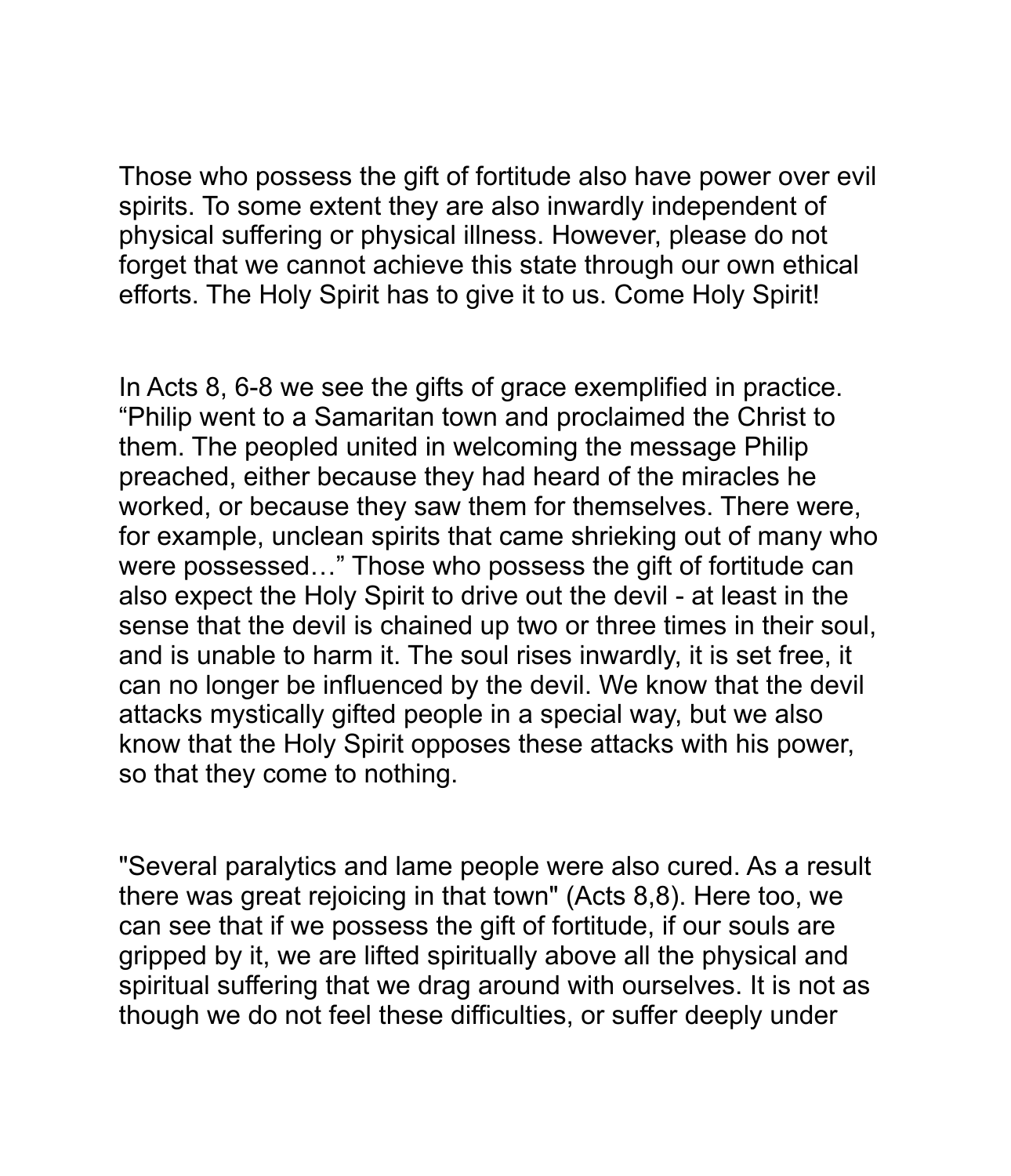them, but we are inwardly distanced from them. The will remains strong and anchored in God.

Fruits: Forbearance and Patience

The fruits that correspond with the gift of fortitude are forbearance and patience. Looking into practical life we can say that if we are given the supernatural gift of fortitude by the Holy Spirit, we will be patient and forbearing. We will be patient with ourselves! But *here we* mean patience as a gift of the Holy Spirit, not patience we have acquired by own activity. The Holy Spirit has to give it to us. Patience is essential for us, especially for us who are so tense and nervous as a result of being overburdened at work.

Uplifting understanding! Benevolent, reverent understanding of the children entrusted to us! We can strive for all these qualities as a result of our own efforts, but it is also a gift of the Holy Spirit. Let us pray and beg the Holy Spirit for them during these days! Therefore, "Come Holy Spirit!"

Beatitude: "Happy are those who hunger and thirst for what is right"

The gift of fortitude also has a counterpart in the beatitude "Happy are those who hunger and thirst for what is right, for they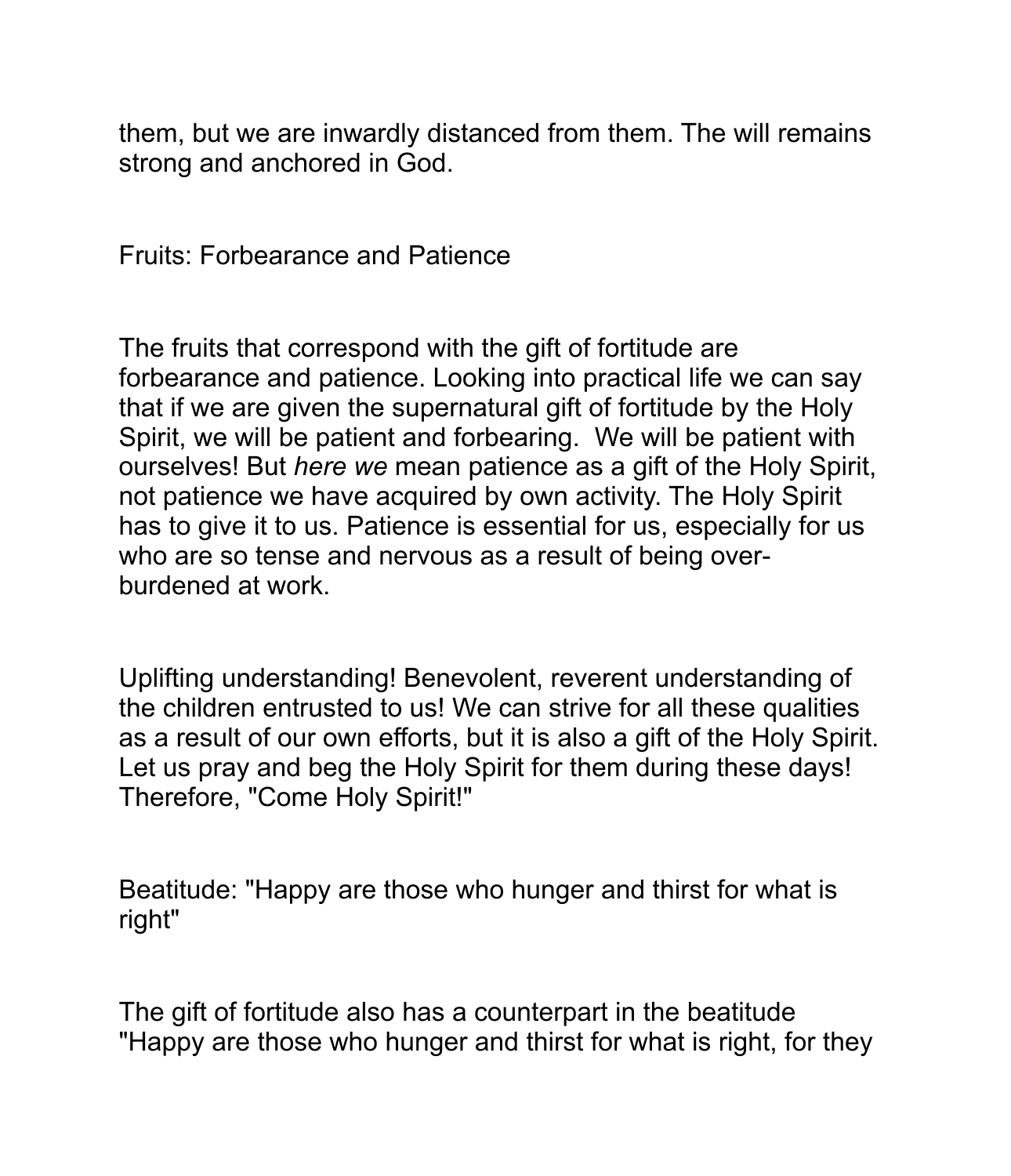shall be satisfied". Our Lord understands the human heart. He always takes our longing for happiness into account. Therefore he always prefaced the hard demands of the beatitudes with the promise that this drive to be happy will be satisfied. "Happy!" "Happy are those who hunger and thirst for what is right!" If we possess the gift of fortitude, we will hunger for what is right, we will hunger and thirst for holiness; we will feel urged to overcome the greatest difficulties, we will feel inwardly healthy, alive and ready for action.

Do you see how important it is for us to use the few days here expressly for growing in inner maturity? We need to expose our souls to the inspirations, the influence of the Holy Spirit. That is why our favourite place during quiet moments should be our little shrine. You would do well to meditate and pray more intensely about these theological truths. They may seem to be so dry, yet they can give a sure direction for our entire lives.

May I make a few, brief applications? Ask yourselves: How have I shown fortitude in my life until now? Where did I manifest it ethically? I seem to have stumbled backwards and forwards to such an extent when confronted with the difficulties of my inner life! Suddenly sensuality came to the fore - we were caught completely off guard. Was this the gift of fortitude? If we crept away into our little hiding place when anti-Christian ideas were being thrown around, was this the gift of fortitude? Can fear of others be reconciled with the gift of fortitude? I do not mean that it is our task to protest loudly by arguing, especially with our colleagues. But through our life and our entire being we should at least show that we think in a Catholic way, and that we are in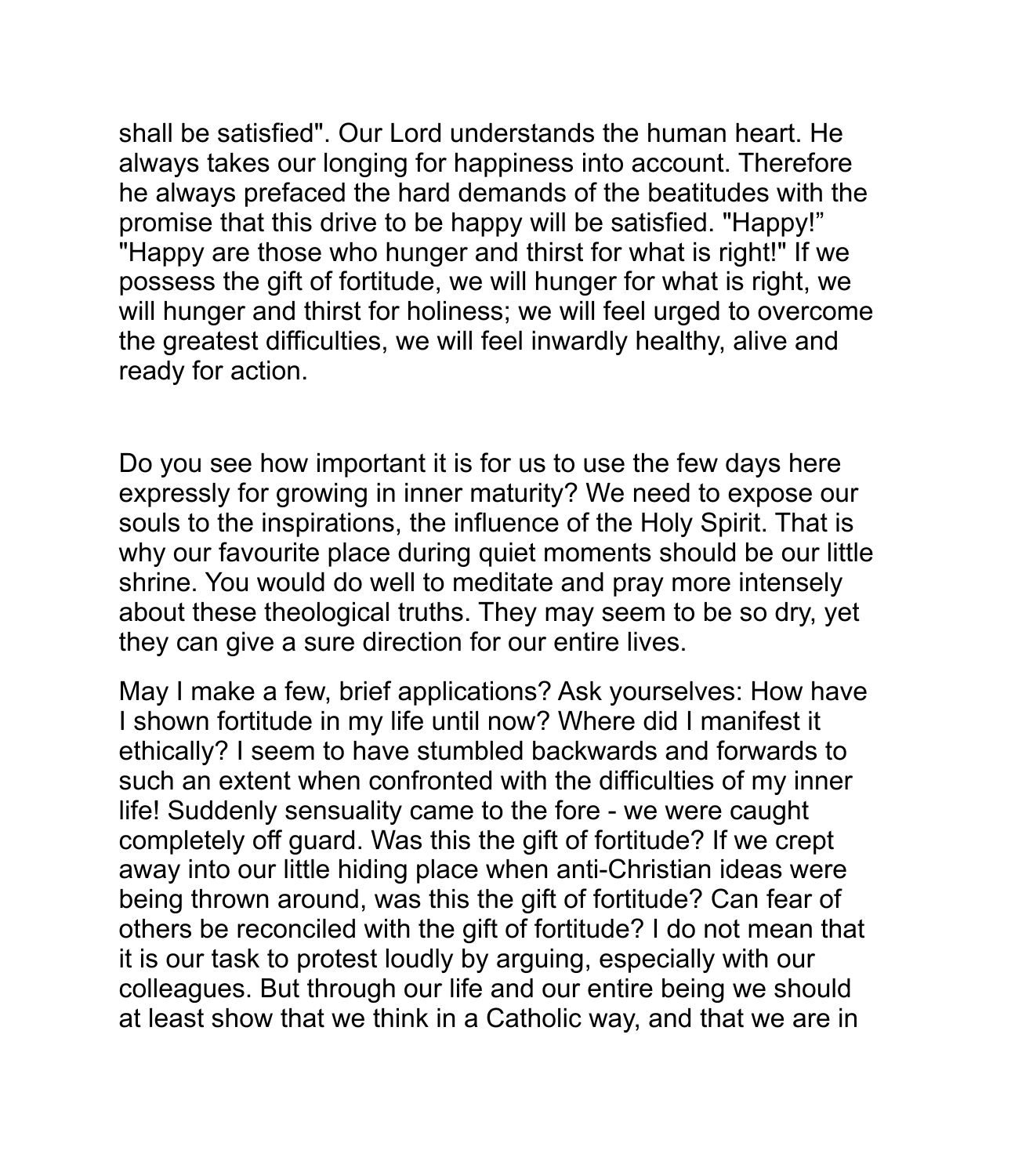total opposition to the modern anti-Christian trends in education. I repeat: it is perhaps not necessary, perhaps it is not even prudent, to argue in these matters. We should rather give the lead and create an atmosphere by all we are and do. Can you see how the gifts of the Holy Spirit also penetrate into our professional lives?

You could also think for a moment of your own struggles and striving. How much love, peace and joy - as fruits of the Holy Spirit - are wasted on us, because, due to our inner reservations, we have been far too self-centred, we worry and scratch far too much around ourselves. This is a proof that our souls are not yet gripped and inspired by the Holy Spirit. Do you realise that the person who is inwardly carried by the Holy Spirit, the mature person, teacher and member of the Movement, who is kind, patient and long-suffering, is just the person whom our time needs? Therefore, once again, take your inspiration from the Pentecost Sequence and from today's liturgy. Pray the Sequence often. You will find many little lights which will warm your hearts and give them a direction. However, everything ultimately depends upon our becoming aware of our helplessness during these days. We should reach out with open hands and not try to obtain the fruits, which correspond to the various gifts of the Holy Spirit, by our own efforts. No! The Spirit of God has to do it! We always come back to the same thing: I want to unite myself inwardly with our Lady in these days. She must help me through her activity and intercession, so that the Holy Spirit, who strengthens the supernatural life within me, will help me to become the mature person, who, in spite of the handicaps of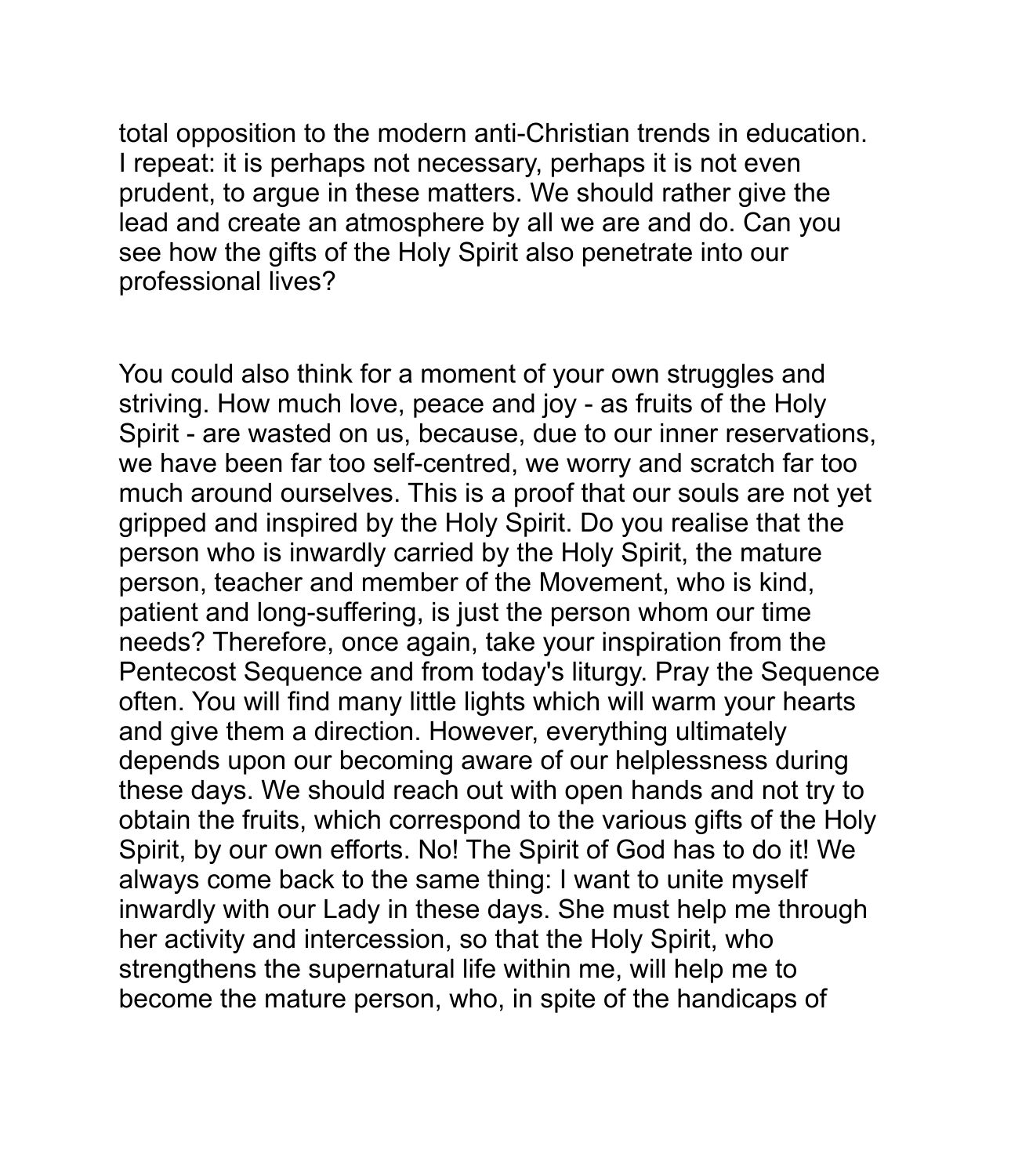modern life, is an exemplary Catholic teacher and mother to her children, and a holy member of the Movement.

#### 3. The Gift of Piety

We have already said that we can only become mature in all the fields mentioned through the Holy Spirit. If we want to be declared mature in these days, it means that we are hoping and waiting for the descent of the Holy Spirit in our little shrine. The Holy Spirit makes us mature through his seven gifts. Let us recall that through them everything in our lives takes on vast dimensions. The difficulties we have to overcome take on vast dimensions, but so too do the successes we shall reap in overcoming them. It does not matter whether they are difficulties which are outwardly visible and make their appearance through great moral battles, or difficulties in softening our austere, hard, brittle, impetuous nature.

The Holy Spirit matures us through the gifts of counsel and fortitude. Let us consider two further gifts: those of piety and fear of the Lord. In order that you may understand me correctly, let me repeat that the gifts of the Holy Spirit demand great horizons. Through his gifts the Holy Spirit wants to lead us to Christian heroism.

What is the essence of the gift of piety? I think I can sum up in two points what theologians say about it: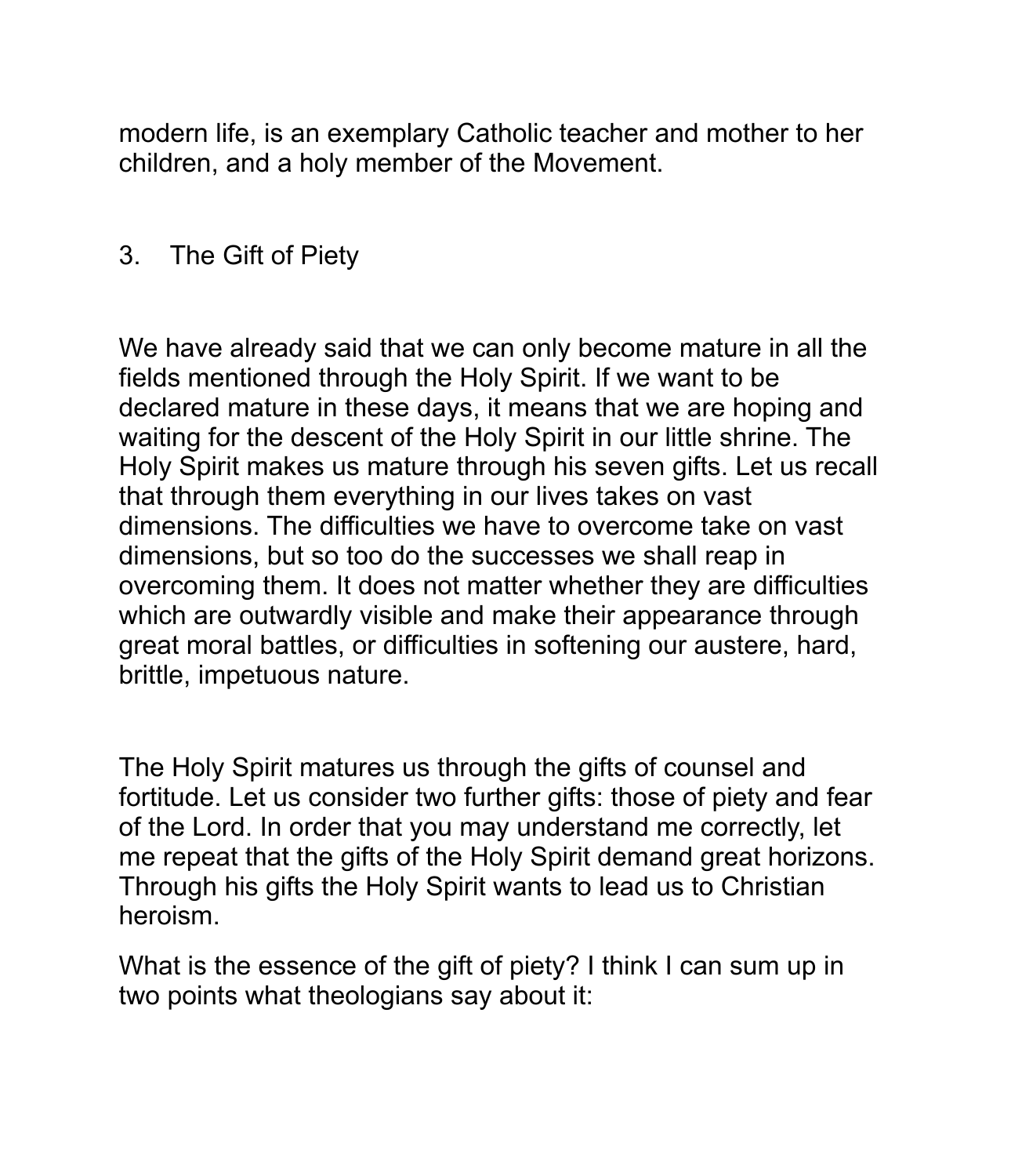a) The gift of piety makes the soul exceptionally submissive and

devoted to God.

b) The gift of piety makes the soul exceptionally kind and benevolent

towards our neighbour.

a) The gift of piety makes people exceptionally submissive and devoted to God. Enlightened by faith we all know what ultimately awaits us. In the light of faith we know what glories God has given us in the wonder-world of being a child of God. We also know what we should do. Yet in spite of that our poor nature is and remains so extraordinarily hard. Why is that so? Because the Holy Spirit has not yet taken full possession of us with his seven gifts and, above all, with the gift of piety. It may be that he has not yet considered it the right moment to give us this gift in large measure; it may also be that, through our negligence, we have prevented him from penetrating more deeply into our souls.

The Holy Spirit wishes to mellow this hardness in our nature to some extent. He wants to soften it. In various places in Holy Scripture we find this sort of activity of the Holy Spirit expressed in the image of wax. Fire softens the wax. It melts the wax. So it is that under the influence of the gift of piety our souls become gentle, extraordinarily gentle, like wax. And this wax reacts to all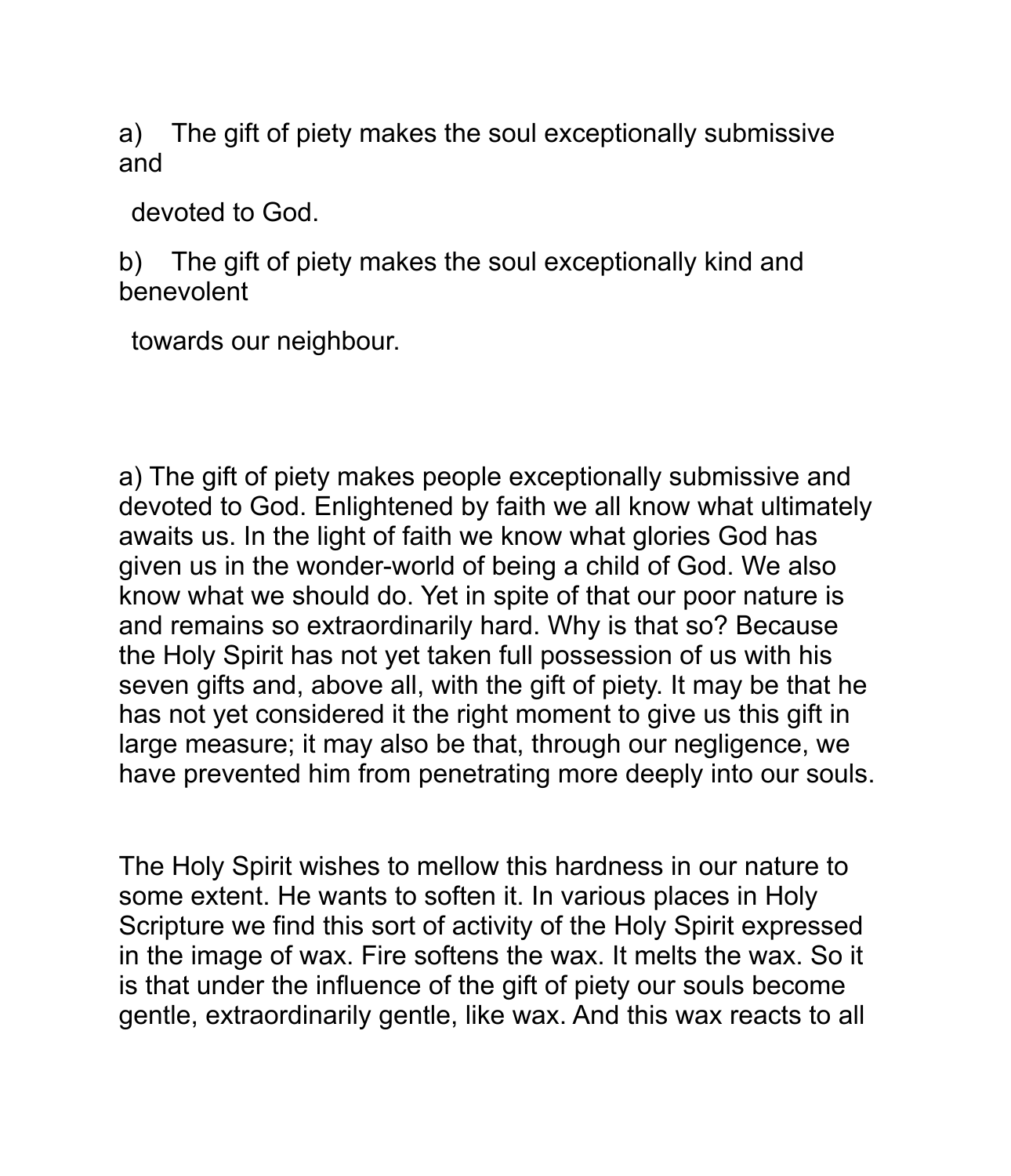that the Spirit of God breathes onto it. The wax is pliable; it adopts all the forms of God easily, quickly and joyfully, no matter whether the Lord manifests himself in the form of a child, or as the Crucified, whether he invites the soul to mortify itself, or entices it on to self-surrender, or self-denial. The wax is soft, it immediately takes on these forms with great ease.

In all these thoughts I have put before you, I would like to stress the extraordinary degree of the action of the Holy Spirit, otherwise we are dealing merely with the virtue rather than the gift of piety. If we see this clearly, we will also feel far more inclined to call to the Holy Spirit more deeply and earnestly: "Please do it! See to it that my heart becomes gentle!" As the psalmist says: My heart has mellowed through repentance. A person who is so strongly influenced by the Holy Spirit feels exceptionally secure in the heart of God - as a child in the heart of the Blessed Trinity. One can sense how childlike such a person is; he or she is a person of only one idea. They only have eyes for God, for his honour and joy.

Fire melts wax and makes it malleable. So it is that all confusion and darkness in the soul melt away. The soul, as it were, loses itself in the most tender, fine and noble love for God, so that it not only takes on the forms of God, but also loses itself completely in God. You see how everything points towards your womanly nature. You see also how the Holy Spirit may find comparatively fewer obstacles to his activity in the soul of a noble-minded woman, because her nature is automatically receptive, if she has remained pure.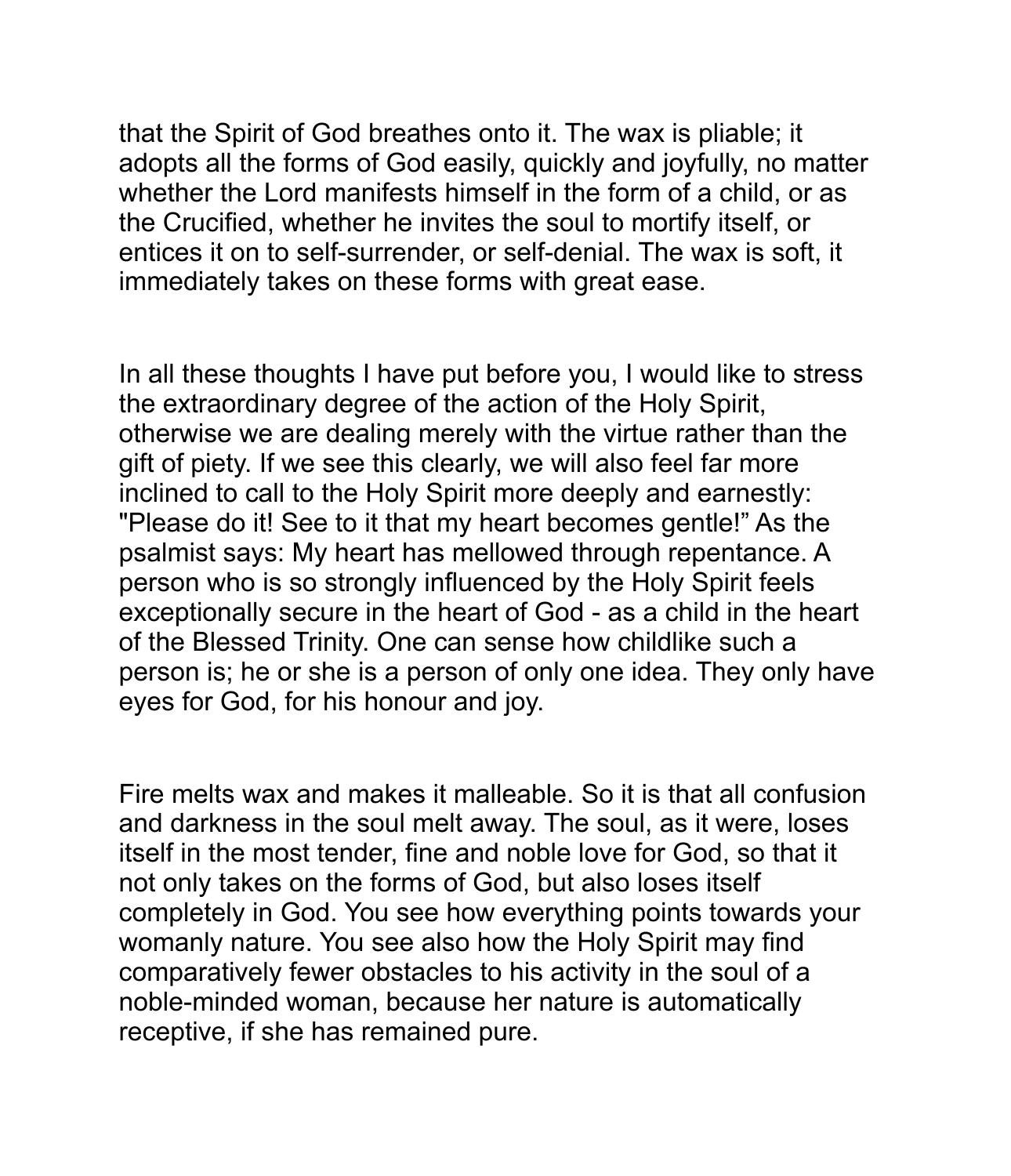b) This is the first thing the Holy Spirit gives us through the gift of piety - he makes our souls submissive and devoted to God. Secondly, he makes us kind and benevolent towards our neighbour. You will find the basis for this in what I shall say next. Through this gentleness towards others, the person who is filled with the Holy Spirit shares in two of God's attributes. God loves himself infinitely. He also loves us human beings for his own sake. He created us, he is our creator. He has redeemed us and given us his divine life. He has made us his children. He has allowed us to share in his own qualities.

For the same reason, and in as much as God loves himself and his own honour, he also loves his creation, especially his intelligent creation - that part of creation which is inspired and graced by God. Yes, we can say that he loves it to the extent that he loves himself. He loves it endlessly, because he loves it for his own sake.

Once again, do you see how everything takes on extraordinary proportions? So the people who are gripped by the gift of piety, after God's example, love others for God's sake. Such people have a very tender inclination - I mean here, as a drive of the will and heart - a very tender yet strongly flowing inclination or urge towards others for God's sake. They love their neighbour as God does, because God does.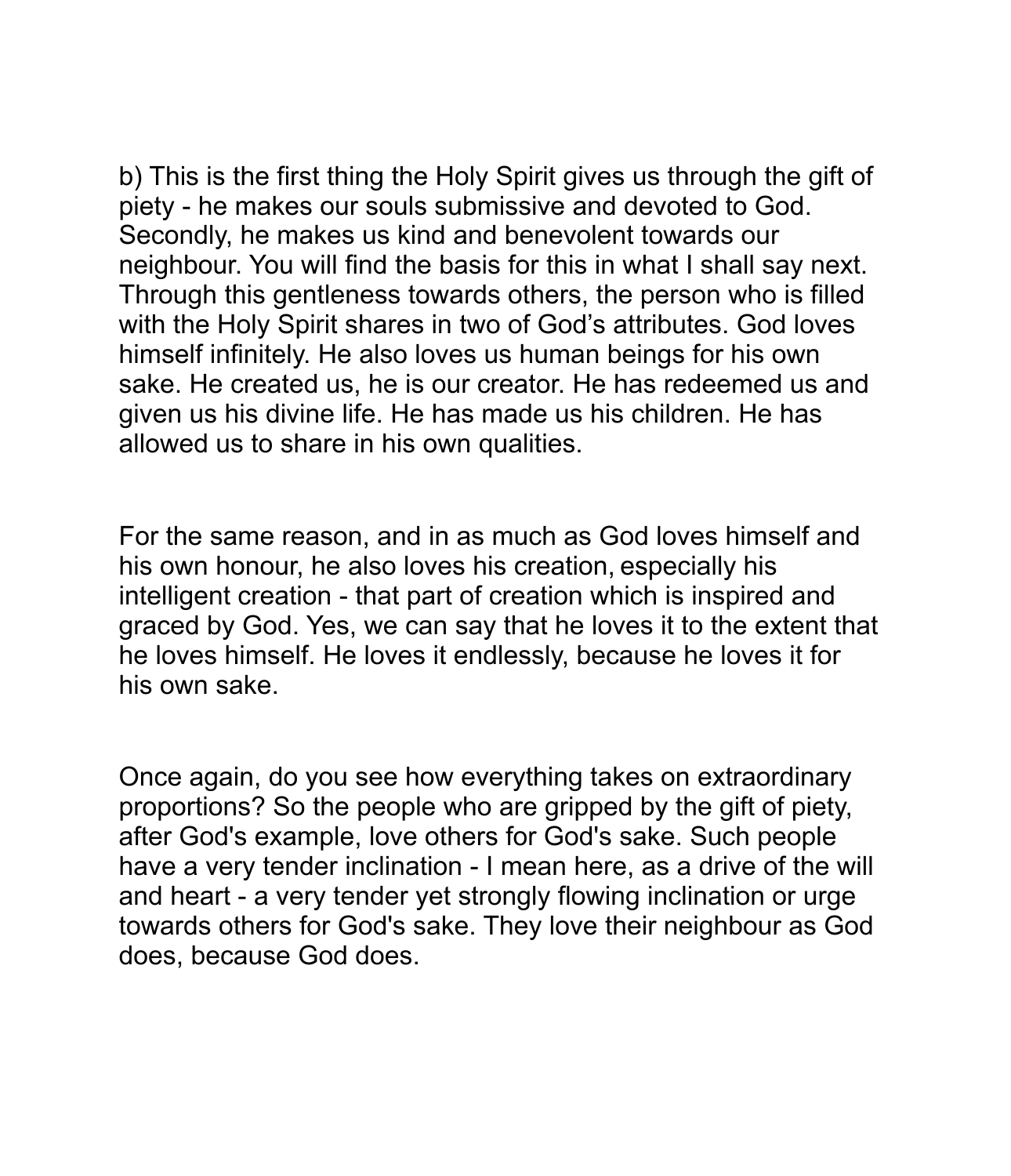We do indeed find some saints - and particularly women saints who felt a stronger affectionate love for people than for God. This did not detract from their love for God, however. We are speaking here of affectionate, rather than effective love, and it is quite conceivable that a woman, who by nature is strongly oriented to motherliness, would be prepared - like St Paul - to go through hell for love of others. Of course this is ultimately and expression of their love for God. This is strongly expressed, but whoever knows human nature, and above all woman's nature, knows that it is not uncommon. Here we have the one attribute of God - he loves himself for his own sake.

The second attribute of God is that his love is of itself so immense that it urges him to reveal his kindness to human beings to the limits of his omnipotence, that is, to pour himself and his possessions upon them. Here you have not just the type of his love, but also the degree.

It is the same with people who are borne by the gift of piety. They are continuously inclined, urged, even driven, to share with others all that God has given them by way of natural and supernatural gifts. They have no mean reservations; there is no narrowness of heart, mind or feelings to urge or drive them on. They would never say: I would like to keep something for myself... others may not know what I know ... I must be put onto a pedestal..." etc. Certainly not, the gift of piety urges us to let others share in everything that God has given us.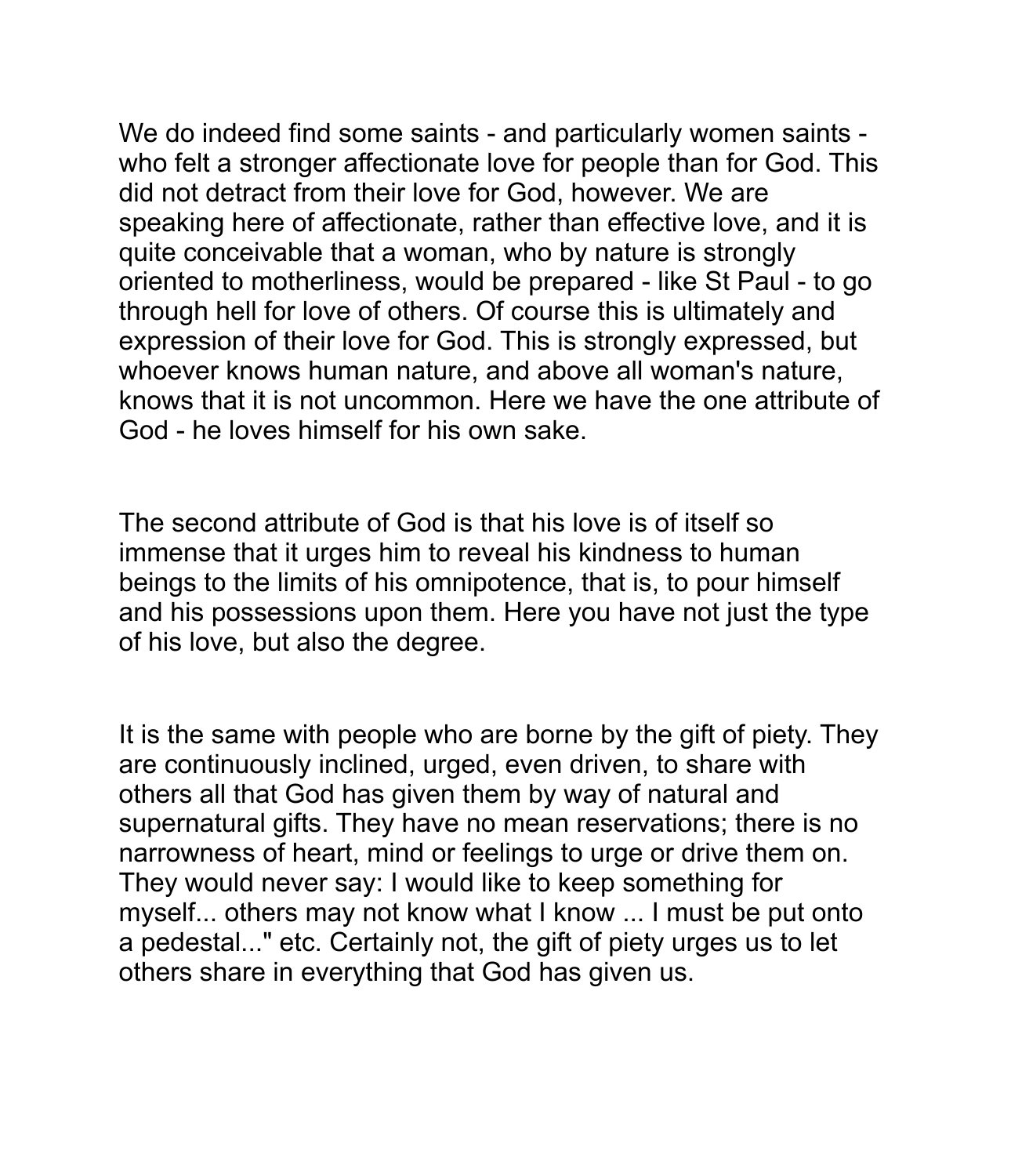Consider for a moment whether we have possessed and practised love for our neighbour to such an extent. Why then is there so much bitterness, so much offence taken? Why are we so cold and hard in dealing with our children and other people? There you have it - our hearts have not yet been mellowed through the gifts of the Holy Spirit. We are still far too primitively self-centred. Of course, I cannot achieve this of myself - only the Spirit of God can do it. "Come Holy Spirit! You must achieve the miracle of my inner, spiritual transformation". Only the Holy Spirit can do it.

We are striving to become such benevolent women, because it is the only real super-power in our modern world. We can only achieve it if the Holy Spirit melts our hearts - with love for God, but also with love for our neighbour. We should ask ourselves whether we have sought our holiness merely in formalism, in mortification and sticking legalistically to resolutions. This is not true holiness. Of course, true holiness does require us to accept obligations, but in essence it consists in losing ourselves in God and in others.

c) Finally the gift of piety enables us to feel with God and our neighbour. Do you realise how the Holy Spirit, who is the teacher, the expert in the art of educating, frees the soul more and more from itself? He takes everything from the soul - its intelligence, its will, even the emotions of the heart - and attaches and binds everything in us to himself, to God and the divine.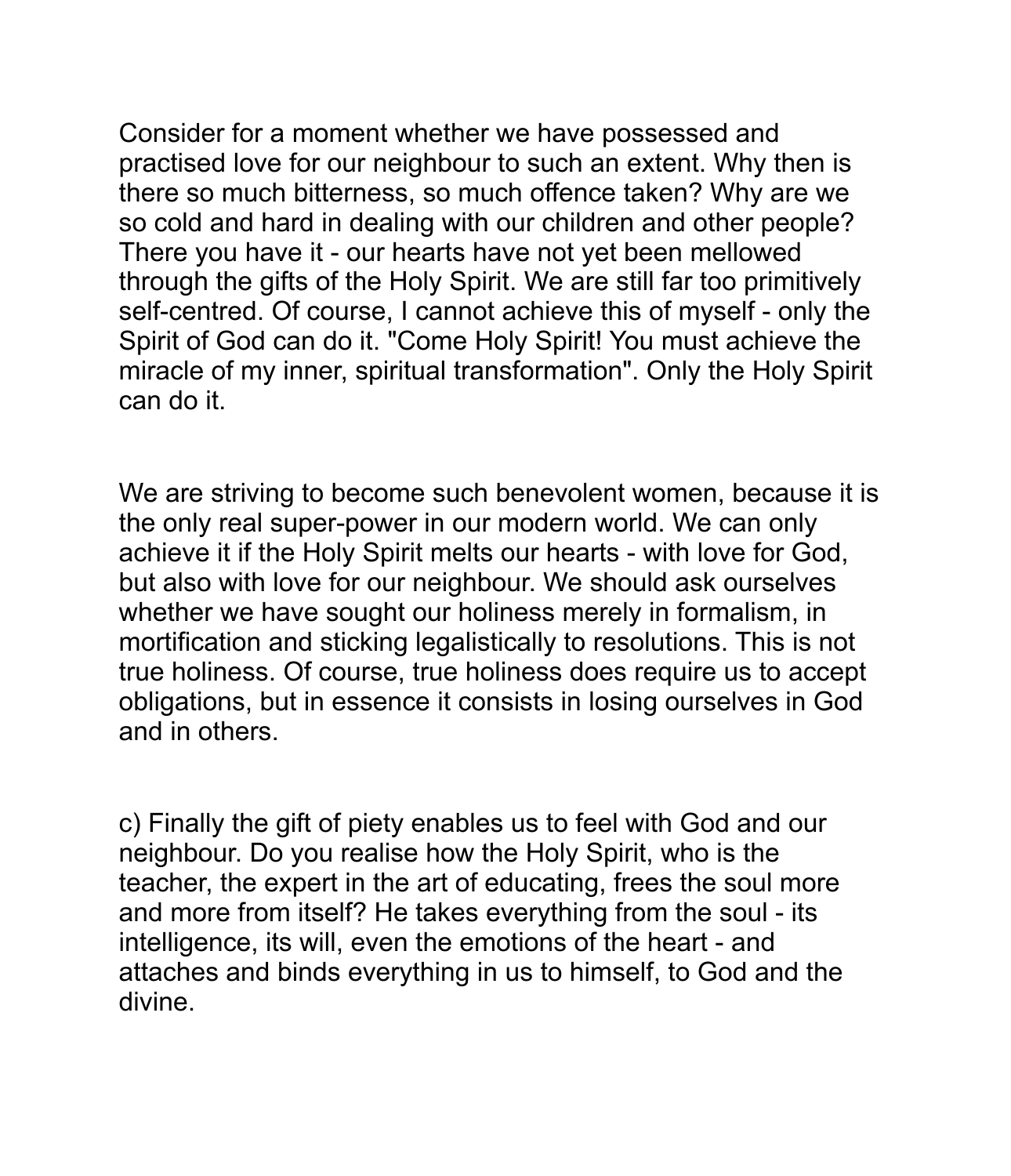Compassion! Feeling with God, with our Lord, but also with our neighbour! Can a person hurt God? Surely not. He is the Lord, the Lord of Hosts. But here we are thinking in human terms. When God is offended, the person who is strongly under the influence of the Holy Spirit, and above all, of the gift of piety, feels deeply offended. We cannot hurt God as such, but people are able to offend our Lord through sin. Put into human terms, feeling with God, who is a spirit, becomes real when transferred to the God-Man. He suffered once. People who are under the influence of the Holy Spirit turns towards the Lord with the finest feelings, the feeling of compassion, with all their love and selfsurrender. If the Lord is offended through disloyalty and sin, the heart bleeds, the soul weeps. It knows no greater evil than sin, since it knows no greater good than God and the God-Man. Let us pray, then, that the Holy Spirit may soften our hearts today and give us a tender feeling of compassion for our Lord.

Compassion! The gift of piety also enables us to be compassionate towards our neighbour. If people bear their cross as God wants them to, even if they are imperfect, make mistakes or commit sins, we feel with them. We suffer deeply under these things, but we do so benevolently. So there can be none of this fanaticism that wants to convert the world in a moment; there is none of this urge, this drive to reform the world. Instead there is a quiet, inner glow that consumes self for God and for our neighbour.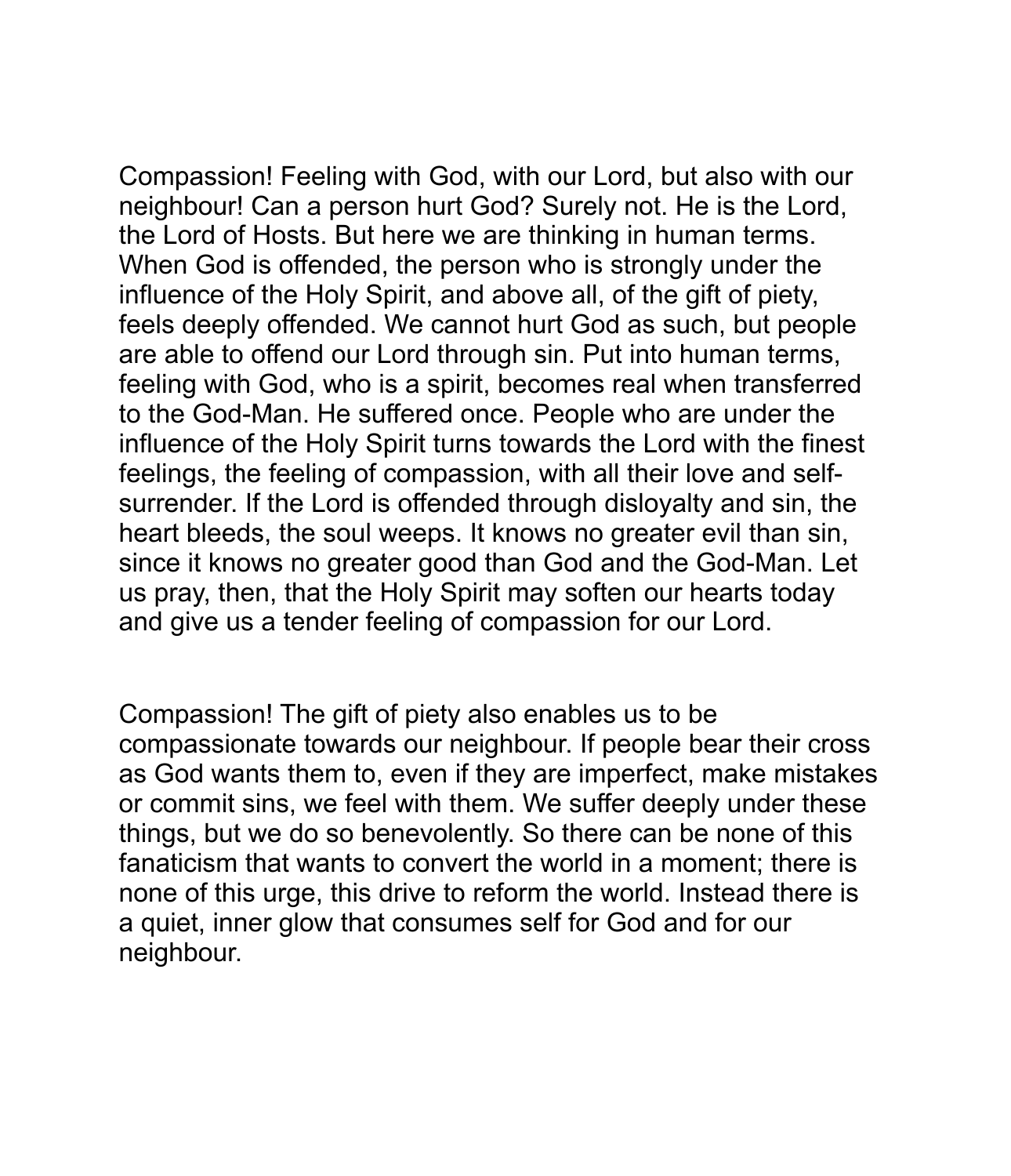You surely sense how in these few prosaic words I am actually painting the highest ideal of woman for you.

"Within my heart there is an image,

so beautiful and fine,

embodying the richest blessings -

it is the image of our Queen."

This is the image; it is embodied in our Lady. When you have time for meditation think about Our Lady as the Holy Spirit's masterpiece. Note how the respective gifts of the Holy Spirit took on shape and form in her life.

Fruit: Gentleness - Beatitudes: "Happy the Gentle"

Now you will ask, which of the fruits corresponds to this gift of the Holy Spirit. It is gentleness. "Happy the gentle - they shall have the earth for their heritage." Gentle people are not colourless or characterless. No, think of gentleness as I have described it to you. Through it we share in God's omnipotence, especially in the field of education. Even Our Lord did not achieve anything through harshness and strictness. What he did was modified by gentleness. When he was hard or strict without being kind at the same time, he was condemning. He could be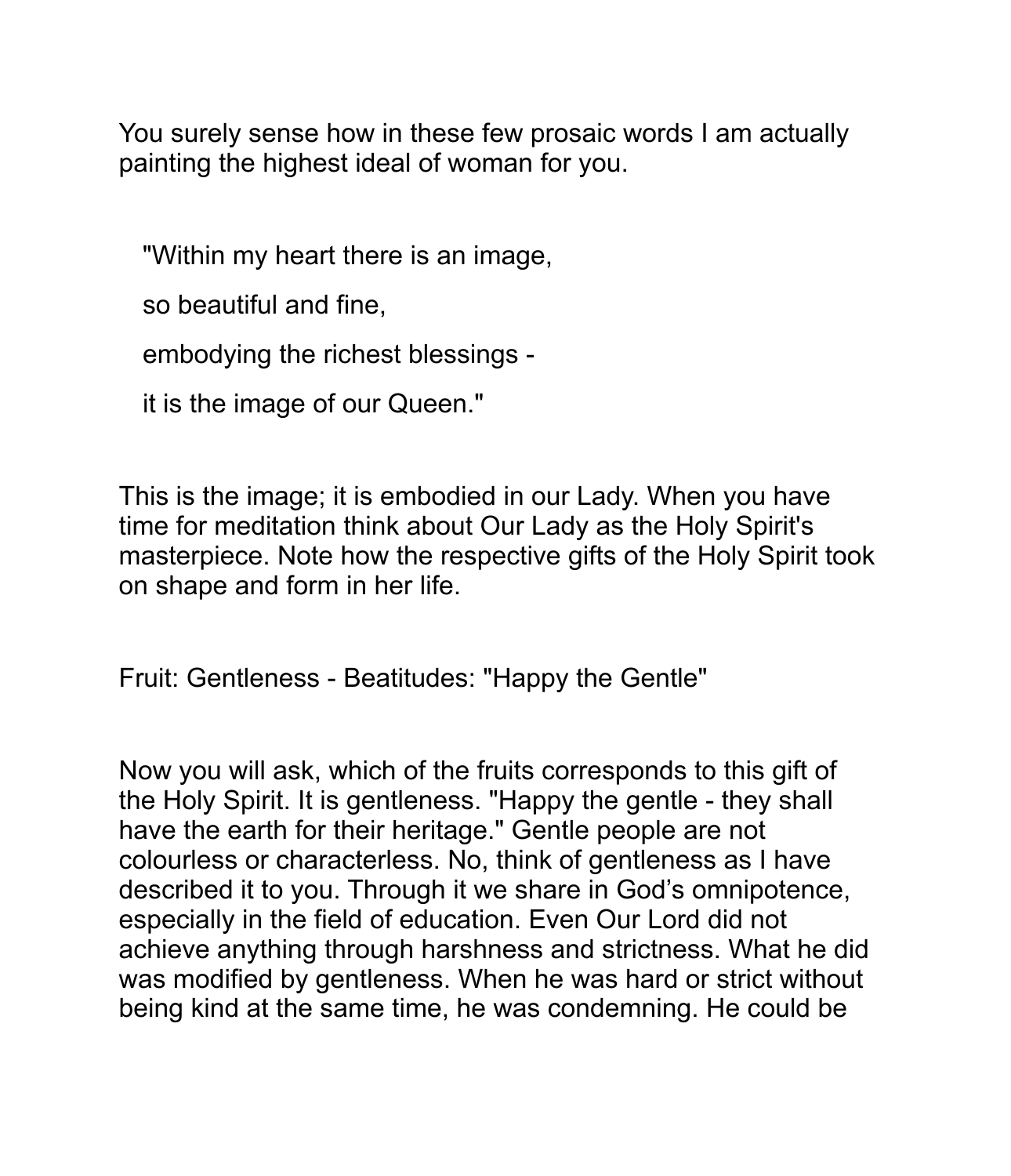strict! When he was educating people, his attitude was always backed up by gentleness, in the way I have described it to you.

If you would like a criterion by which to measure the extent to which the gift of piety has become your own, ask yourself whether you have really rejoiced during these days because of the Comforter - the master craftsman, the expert educator whom our lord has sent and given to us. The Epistle says: "Rejoice Sion's sons, rejoice in the Lord your God, for he will give you a teacher of righteousness." He has been given to us, and he is given to us each day anew.

Are our hearts rejoicing in this consolation? Are our souls so set upon God, is the Holy Spirit so much the central value of our lives, that we rejoice because he has already taken possession of our souls with his grace? If not, then we are still lingering on the bottom step of the spiritual life. Of course, you must distinguish here between joy of the emotions and feelings, and a joyful disposition of the will. The latter is what counts. Perhaps the Holy Spirit will give us the gift of joy in these days, so that our feelings may find more satisfaction in thinking of the great gifts he offers us. "I shall not leave you orphans. I shall come to you again and your hearts will rejoice, alleluia." Are our hearts rejoicing that he comes to us through the Holy Spirit? We do not want to drink from the clouded fountains of joy which the world offers, but rather from the fountains which flow from God, the fountain which is the Holy Spirit.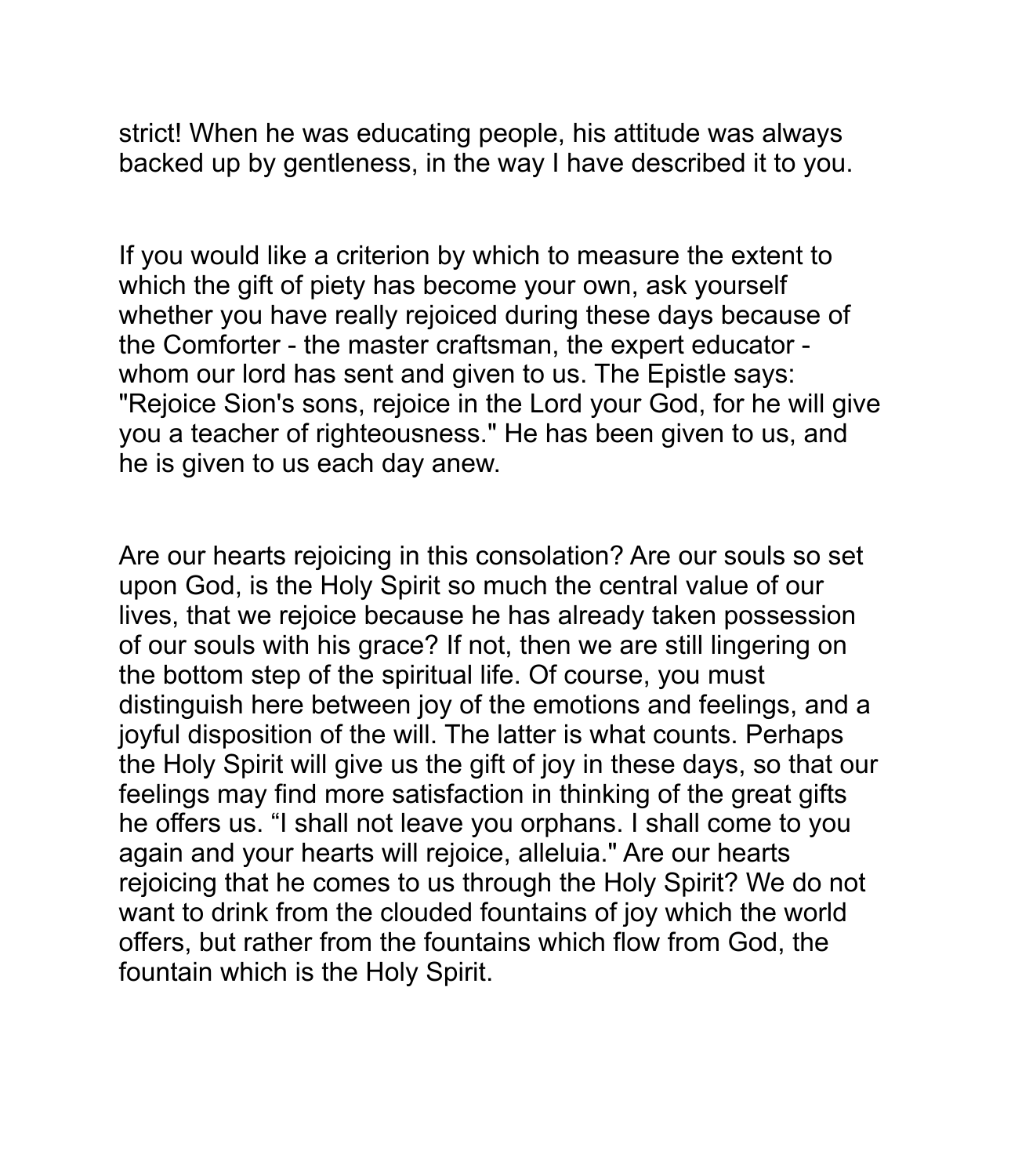4. The Gift of Fear of the Lord

The gift of fear of the Lord enables the grace-filled soul

i. to fear nothing as much as sin,

- ii. to regret nothing as much or as deeply as sin,
- iii. to do so for the noblest motives for God's sake.

Please note the extremes referred to; nothing should be more feared, nothing more regretted, and this for the noblest of motives. If you are ever led by God to the heights of contemplation, you will become aware of these gifts in yourself to a high degree. Let us meditate a while on some thoughts, not to make our hearts restless, but so as to awaken a longing in ourselves to call out: "Please come, Holy Spirit, and give me these qualities! My heart is still so hard. It still has such false values. What you esteem most is by no means the most important to me. What you consider detestable is not nearly as detestable to me."

People who are largely ruled by the Holy Spirit fear nothing as much as sin. Their soul can be compared to a spectacle in nature. Imagine a dark, pitch-black night. Thunder and lightening gradually appear on the horizon. Clouds become thicker and thicker. All of a sudden the lightening flashes out, piercing the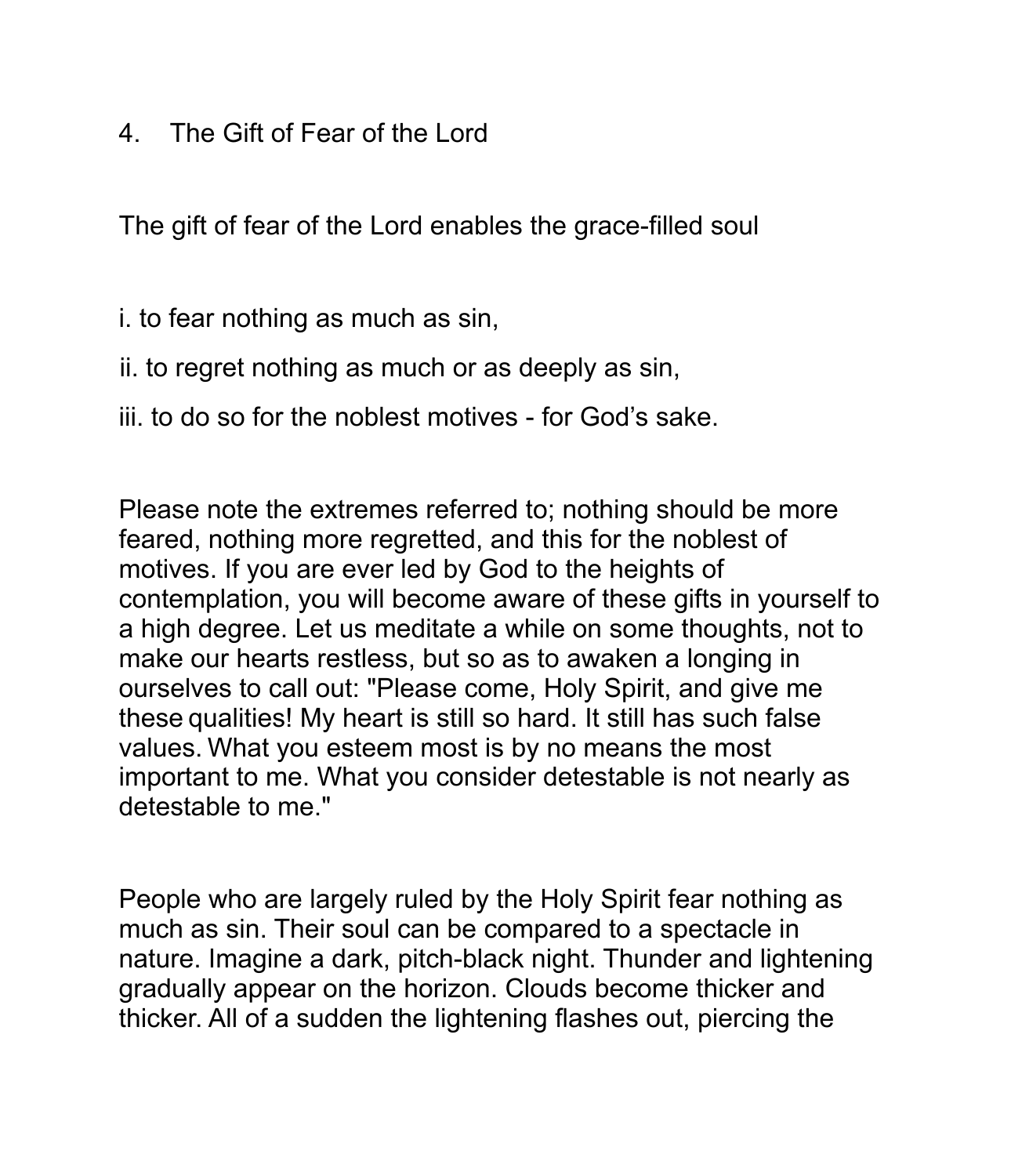dark. One peal of thunder follows another. That's how it is with such a soul. Flashes of insight from the Holy Spirit light up the soul, enabling it to see things that are shrouded in impenetrable darkness. And the soul breaks down. It is so shattered that it no longs sees any way out. It sees its own misery, weakness, drives, baseness, or sinfulness extremely clearly in this light.

Afterwards the Holy Spirit sows such tender yet deeplypenetrating stirring in the soul that it acquires an exceptionally strong abhorrence of sin and takes extreme care to avoid every sin and imperfection, even the smallest. Again, let me remind you that the gifts of the Holy Spirit take on extraordinary dimensions. The soul hates sin to an extreme. Nothing on earth can be so attractive, great and beautiful that it could capture the soul. Indeed, the soul would give up the entire world and all its splendour and glory if it is placed before the alternative of renouncing these glories or committing even the smallest sin or imperfection. It would be ready to endure the very greatest suffering and torture rather than offend Almighty God even in the smallest way.

A saintly person once said that if God were to create an ocean of fire, darkness and sulphur, and he had the choice of avoiding it by committing a sin, he would prefer to throw himself into that sea rather than commit even the least sin. From the lives of the saints you know that this is the basic attitude of souls that are led by God into the mysterious paths of his love. You know that such utterances are commonplace in their lives. Perhaps you have at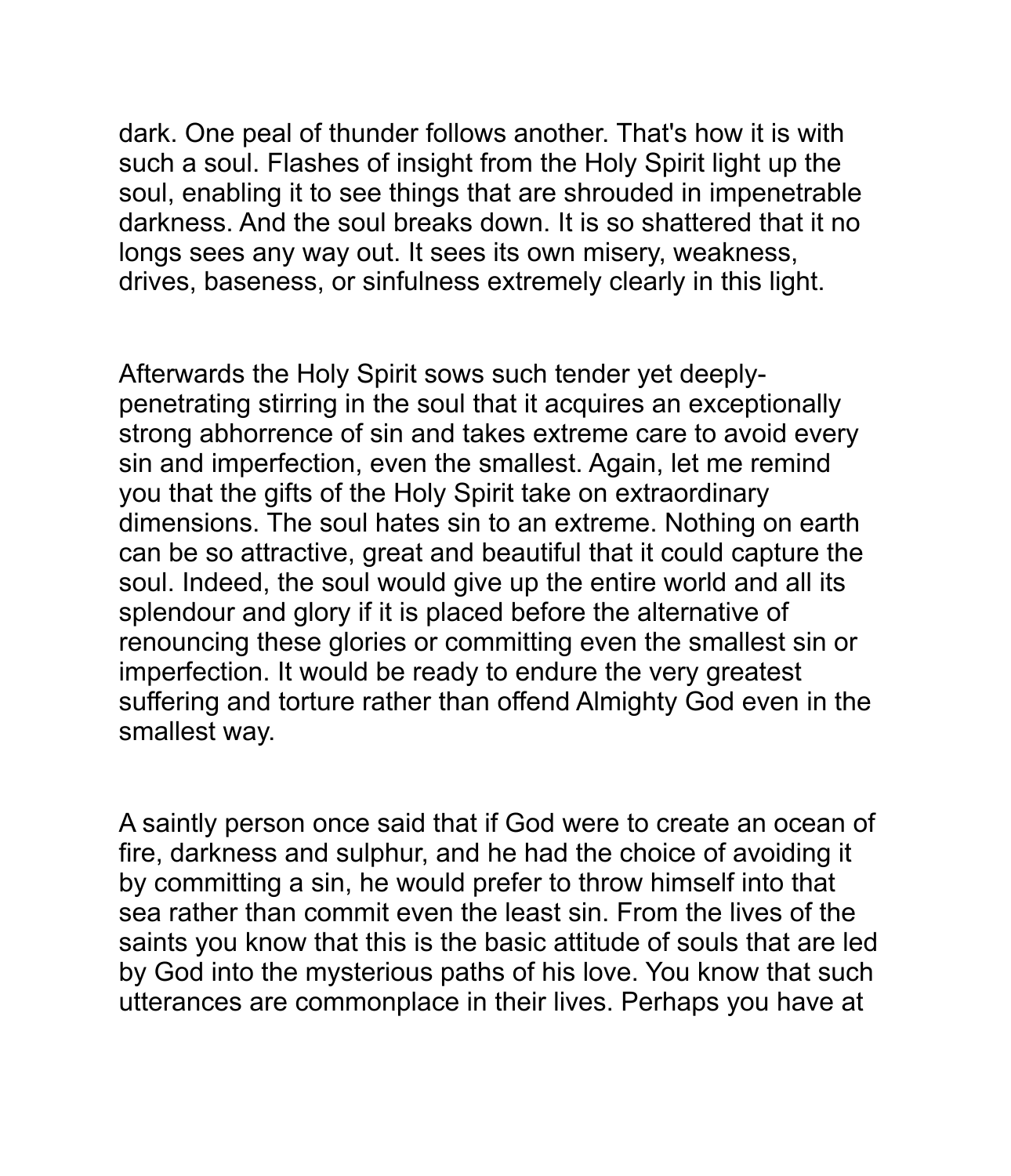times copied them. However, under the influence of the Holy Spirit the saints also meant these words very seriously.

This brings us to the second stirring the Holy Spirit awakens in the soul. He is not content with merely awakening feelings of abhorrence, but also vigorously completes what he has begun. He sees to it that such souls are exceptionally careful about actually protecting themselves from faults, imperfections and sins. It can happen that such people will go through life untouched - even amidst the greatest dangers, and also amidst the neo-pagan spirit of our times. Outwardly they seem to be the same as everyone else. They carry out their duties, they are serene and cheerful and do not attract much attention to themselves. But If anyone were to look more deeply into the depths of their souls, they would sense the great care with which the Holy Spirit is leading them. That is why they are able to go through life untainted and untouched in spite of the traps of the world and the devil.

Don't we all long for this? We cannot withdraw from the world, we have to live in it. However we want to become holy; we would like to have a deep abhorrence for sin, and we hope to receive it, for only then can we expect the Holy Spirit to lead and guide our souls to an extraordinary degree. Where and how can we implore this grace? Will we obtain it by our own activity and striving? It is true, nothing will come to pass without our cooperation. However, if we really want to become holy, we must place the main emphasis on trust and prayer. We may not expect such profound fruits to result from our own activity. Instead, we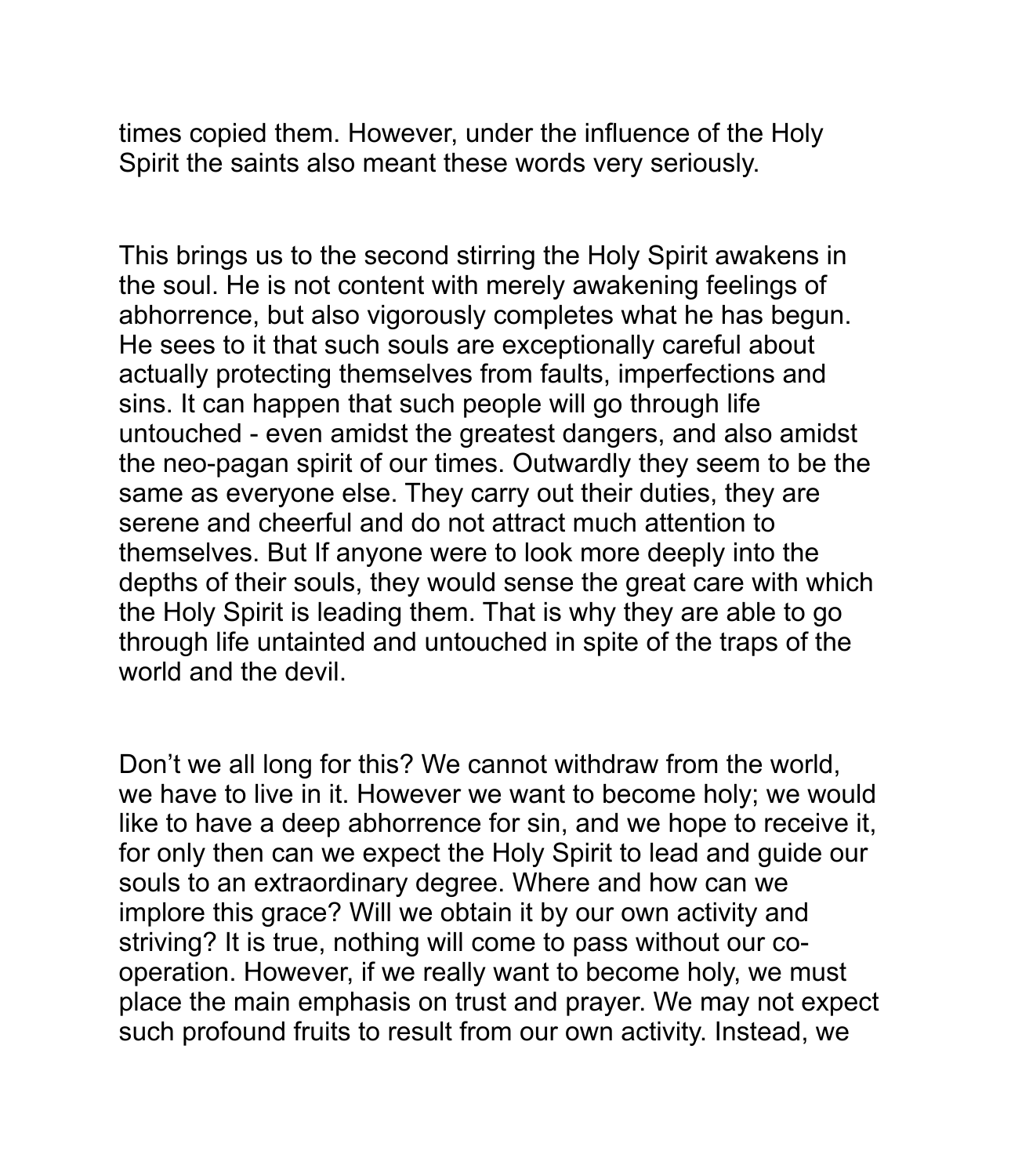should constantly repeat: "Come Holy Spirit! Fill my heart with your grace. Lead and guide me. I cannot."

We are awaiting a renewal of the Pentecost miracle at Pentecost. It would indeed be a miracle if my apathetic, unbridled, superficial heart were to acquire such a fine feeling, such an abhorrence for sin, and if it were to try to avoid every imperfection with the greatest care. "Thrice Admirable Mother, pray for us!" May our dear Mother prove that she is really admirable in these days, by admirably imploring for the descent of the Holy Spirit for us to an extraordinary degree.

We have dealt with the first effect of the gift of the fear of the Lord. The second is that people who are strongly influenced by the Holy Spirit regret nothing as much as sin. We all know from our own experience that all too often it is just when we are seriously endeavouring to be good, when we use all the means at our disposal to try to follow up the inspirations of the Holy Spirit, and when we try to erect a wall against the spirit of the world in our hearts and lives, that we find ourselves repeatedly giving in to our impulses, limitations and sinfulness. You know from previous retreats that becuse he is a wise educator God permits these faults and sins for our good, so that we do not become proud, so that in our striving we may turn more and more towards him and away from ourselves, so that we may mistrust and even detest ourselves, and acquire limitless confidence in him and grow in love for him.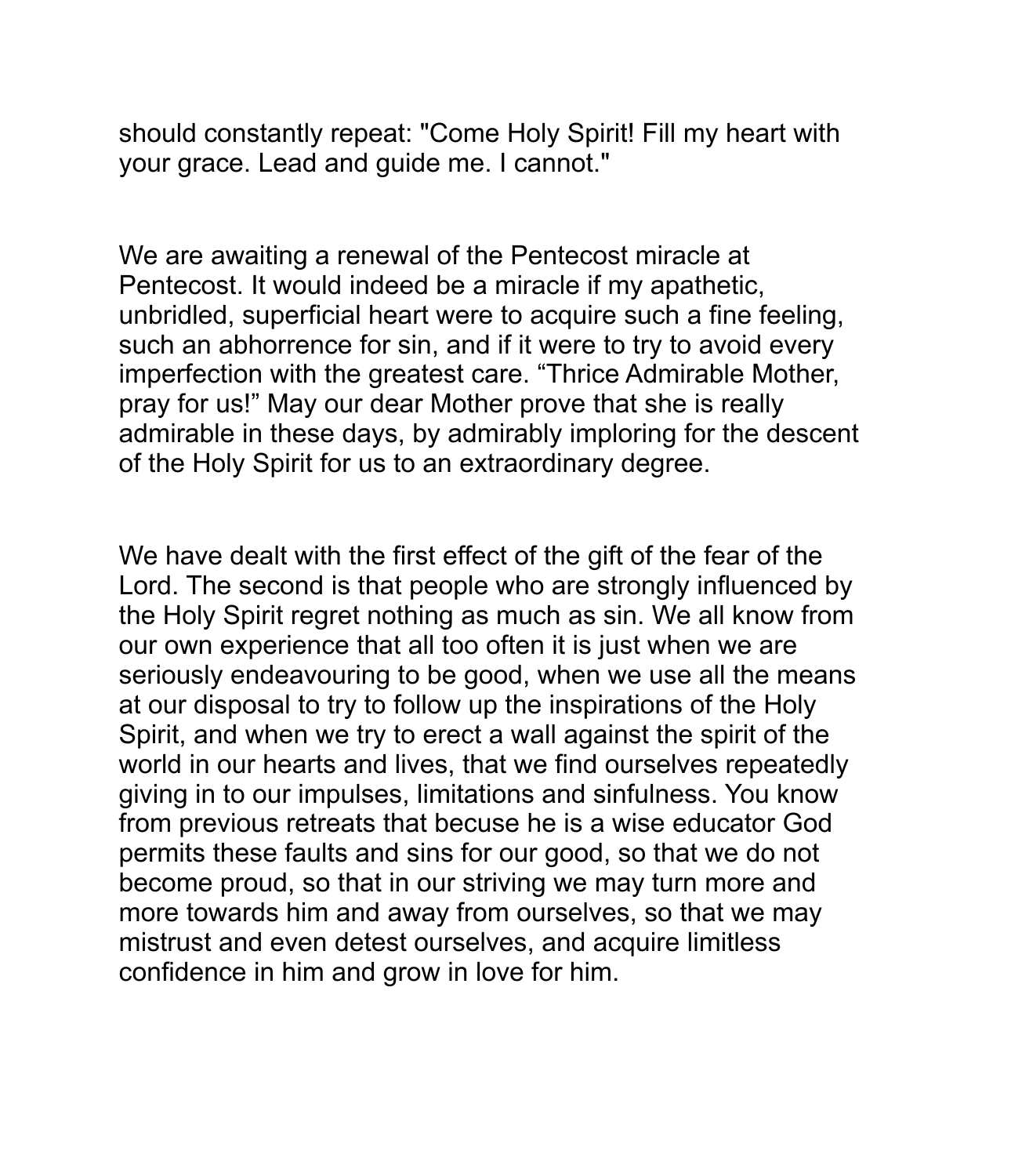This also happens to those who are influenced by the Holy Spirit to an extraordinary degree. If the soul has committed such faults and imperfections, what happens? Here we come to two great graces, two fine, penetrating feelings which fill the soul and spur it onwards. Firstly, there is a deep feeling of guilt because of sin, and it is an exceptionally deep feeling. Secondly, there is an exceptionally strong urge to do penance - to punish ourselves in order to eradicate sin and our impulsive inclinations with fire and the sword. Indeed such a soul regrets the smallest failing to an extraordinary degree. By way of comparison we could say: surely no mother would lament the death of her child as deeply and bitterly as this soul does the smallest mistake and imperfection. It feels it will be condemned to the terrible fires of hell on account of its imperfections, faults and sins. It is convinced of its own baseness and deeply regrets its failings and unseemly behaviour.

What I have said before applies here too: the soul is not content with merely having these feelings. A deep feeling of guilt impels it onward to undertake works of penance. Not even the most wicked sinner who has committed the most evil crimes would be prepared to do penance to the extent that this soul is prepared to go for even the smallest sin or unseemly conduct.

Let us apply these thoughts to ourselves. What do we regret most? When we are overlooked, when we are not praised, or get the blame, we cannot sleep for nights because we are so upset by this little disgrace. Is this the Holy Spirit speaking in us? We cannot bear it when our children offend us, when they are not as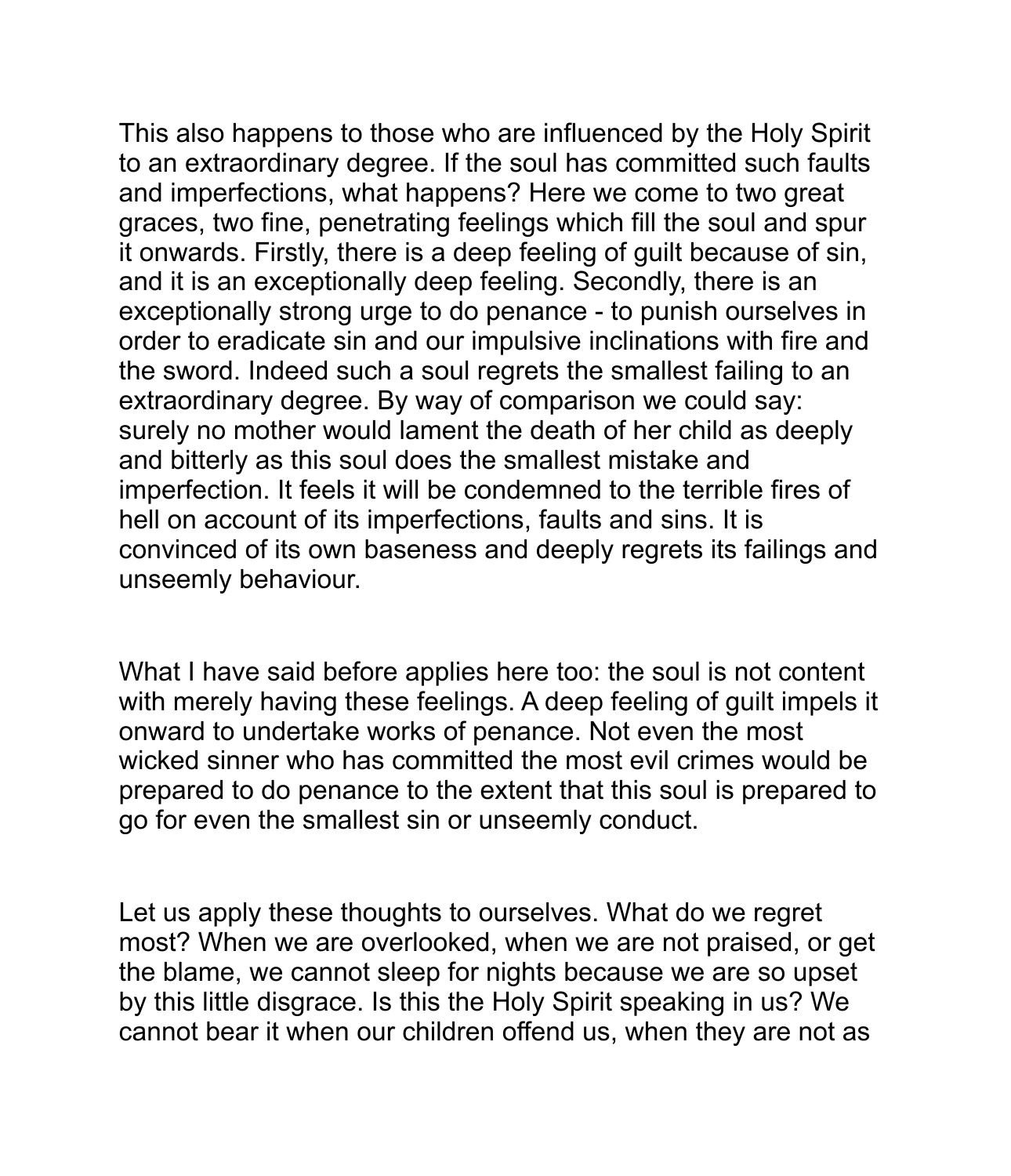respectful as they were before, when we are not honoured or esteemed at the College, when people look down on us and pull their noses up at us! Yet we hardly even notice the mistakes and sins we commit and the unseemly things that we do - or we note them only superficially.

Does the Holy Spirit not have a tremendous task in our regard? Will he not bring about a new creation in us if he re-moulds our hearts in this way? Come Holy Spirit! Let us frequently and earnestly repeat: "Thrice Admirable Mother, pray for us! After all you are working miracles in the spiritual rather than the physical order in Schoenstatt. You will work miracles of grace, also the miracle of my becoming so perceptive and acquiring such a deep abhorrence of every sin and Imperfection, as has been described."

The third point is that the soul abhors and regrets sin and imperfection, but not for its own sake. We have often experienced this in the past. We too had deep feelings of guilt when we committed faults and sins. On closer inspection, however, we find that there is more pride than humility in this. We regret our actions not so much because we have offended God, but because it happened to us. We caught ourselves in the act and no longer appear so virtuous in the public eye and to those closest to us. In quiet moments, either consciously or unconsciously, we often said it would never happen to us! But now it has!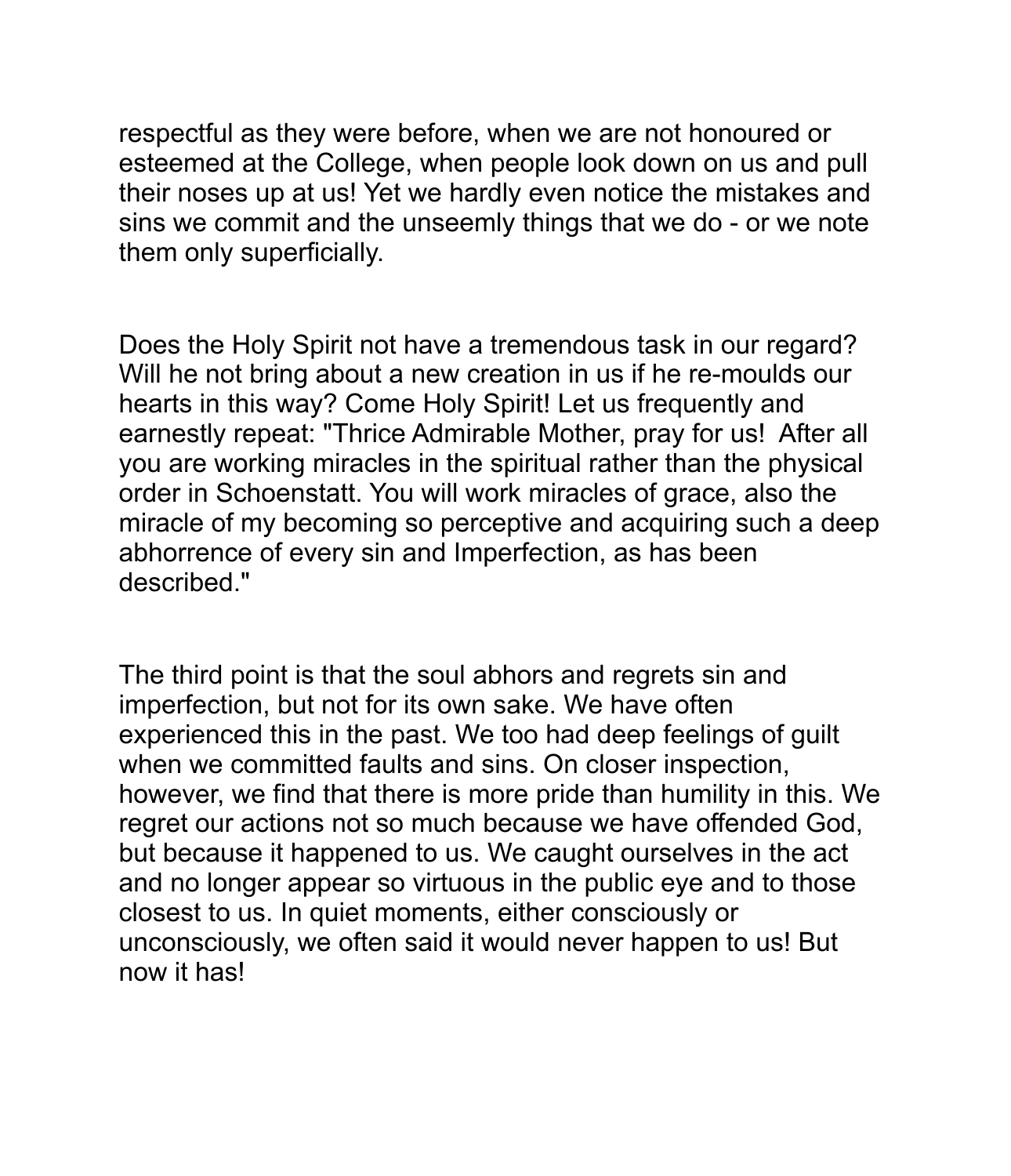The soul under the influence of the Holy Spirit hates and regrets sin for the most noble of motives: for God's sake. It approaches God from two points of view:

i) It hates and regrets sin out of an immensely deep reverence for God. It is aware of a tremendous, endless distance separating us, a poor, weak creature, from God - God from God, light from light! This is common with deeply spiritual people even in the early stages of the spiritual life, and all the more so if the Holy Spirit has drawn them deeply to himself and given them the light of contemplation. And when, in the light of this gift, the soul looks upon the infinite majesty of God, it experiences deep feelings of guilt and the need for punishment, merely because it is a creature and God is the Uncreated One.

If our souls have remained noble and pure, when we kneel before the tabernacle, or if we have got into the habit of not going to bed at night until we have looked up at our Lady to see whether she is satisfied with us or not, does it not also happen at times that we feel guilty, even if we are not aware of how we have failed? It may be that when we look into her pure eyes, or at the tabernacle or a crucifix, we feel guilty of something. The mere awareness of our creaturehood can fill our soul with a very profound sense of our distance from God, and enkindle in us an exceptionally strong desire to be annihilated.

What is happening in such a soul? It feels it should sink into nothingness if, through this annihilation, it could prevent even the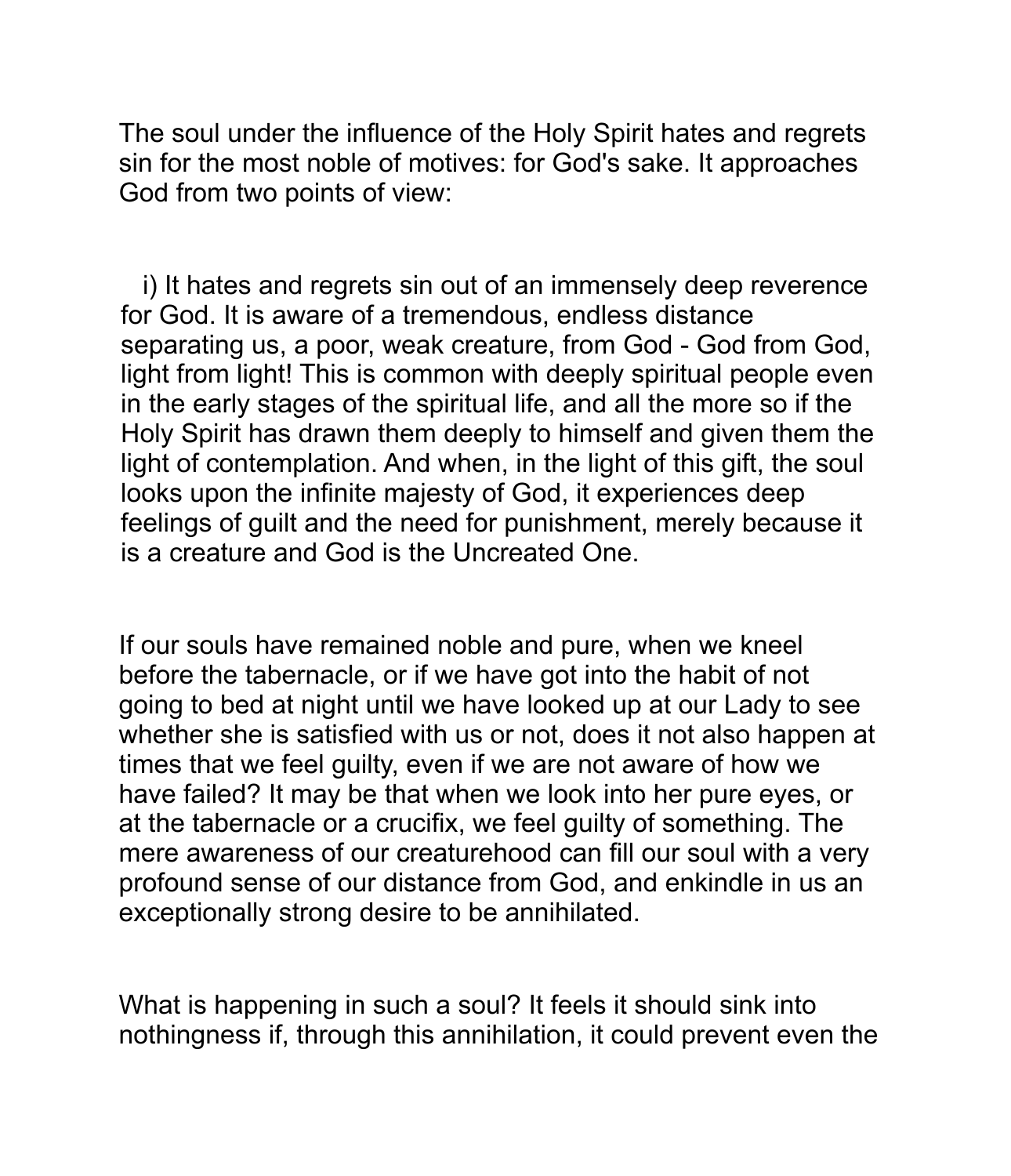smallest sin in others or itself. This is its best attitude. Hence you will understand how earnestly the person who has been overawed by the greatness and majesty of God will strive to keep all imperfection far at bay. Others regard this as madness when the soul has sunk into its own nothingness, when it is in fact gripped by the desire to be annihilated, because most people have no idea what this means - here human reasoning is set aside and only God counts.

We can also look at ourselves in the light of what has been said. How miserable we feel when we have been too sensitive. We anticipate even from a distance that others will offend us irrespective as to whether there is a basis for this or not. We are upset to the very roots of our being. We are quick to call to God: "Why send this? Why to me? I have so much suffering to bear, there is such a heavy cross in my life, I have troubles at home, difficulties at work and now this comes on top of it all!" The person who is gripped by the Holy Spirit has an entirely different scale of values. "Come Holy Spirit! … Work this miracle in me!"

You realise what a high ideal we are placing before ourselves. By way of consolation we can, however, say: we cannot achieve this of our own strength and activity. The Holy Spirit has to do it for us. Let us reach out our hands time and again and call: "Come Holy Spirit! Please work the miracle! Thrice Admirable Mother, pray for us! You will be even more admirable if I, a poor creature, can experience such a transformation through the power of the Holy Spirit."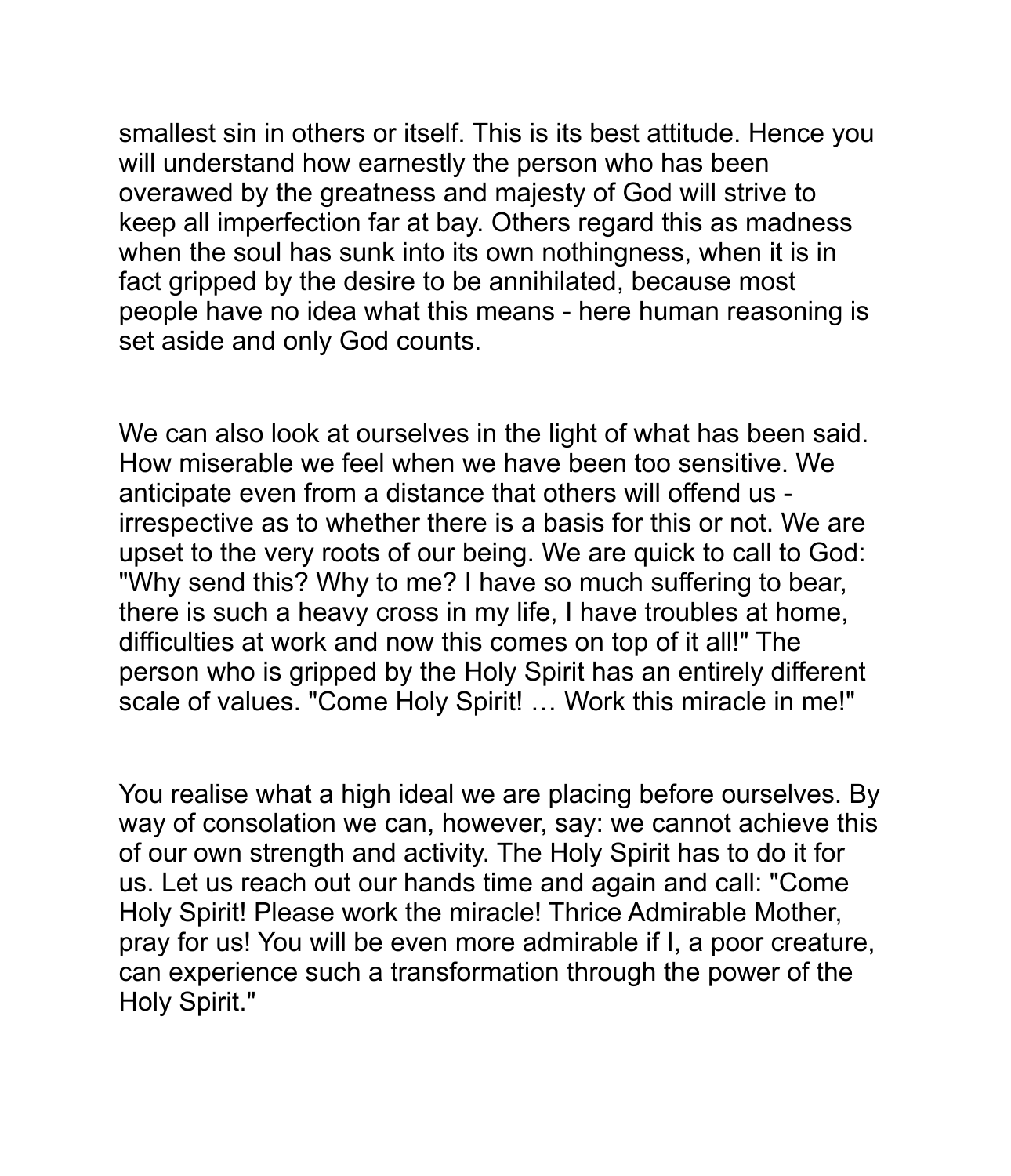ii) We have now dealt with the one point of view from which the gifted soul approaches God. To this we must add an exceptionally deep and tender bridal love. If your hearts have remained pure, sensitive and childlike, you will understand well how the bride, in view of this love, is especially careful to avoid everything that would displease her Bridegroom in the least, or cause him pain. So it is that in a grace-filled soul reverence unites with love, but it is an exceptionally fine and tender love. It is something so tender that an ordinary person is simply unable to understand it. People who do not know the mysterious ways of God simply cannot understand such a person.

What about our poor hearts? How much we would like to love in this way and to be like this! How much we would like to give lavishly of all that God has given to us through our capacity to love in a supernatural and natural way. To whom does the soul who is deeply filled with the Spirit give this love? To God! "My God and my All!"

Here too we can draw parallels. It is so easy to talk, but knowing about things does not mean that we practise them. Knowing about these gifts does not necessarily mean that the Holy Spirit has given them to us. However, we may not become anxious when we realise so strongly how great the gap is between what we are and what we should be. What we must take home with us is the silent and trembling longing: "Lord, create a new heart in me!" This is merely the realisation that we have not yet achieved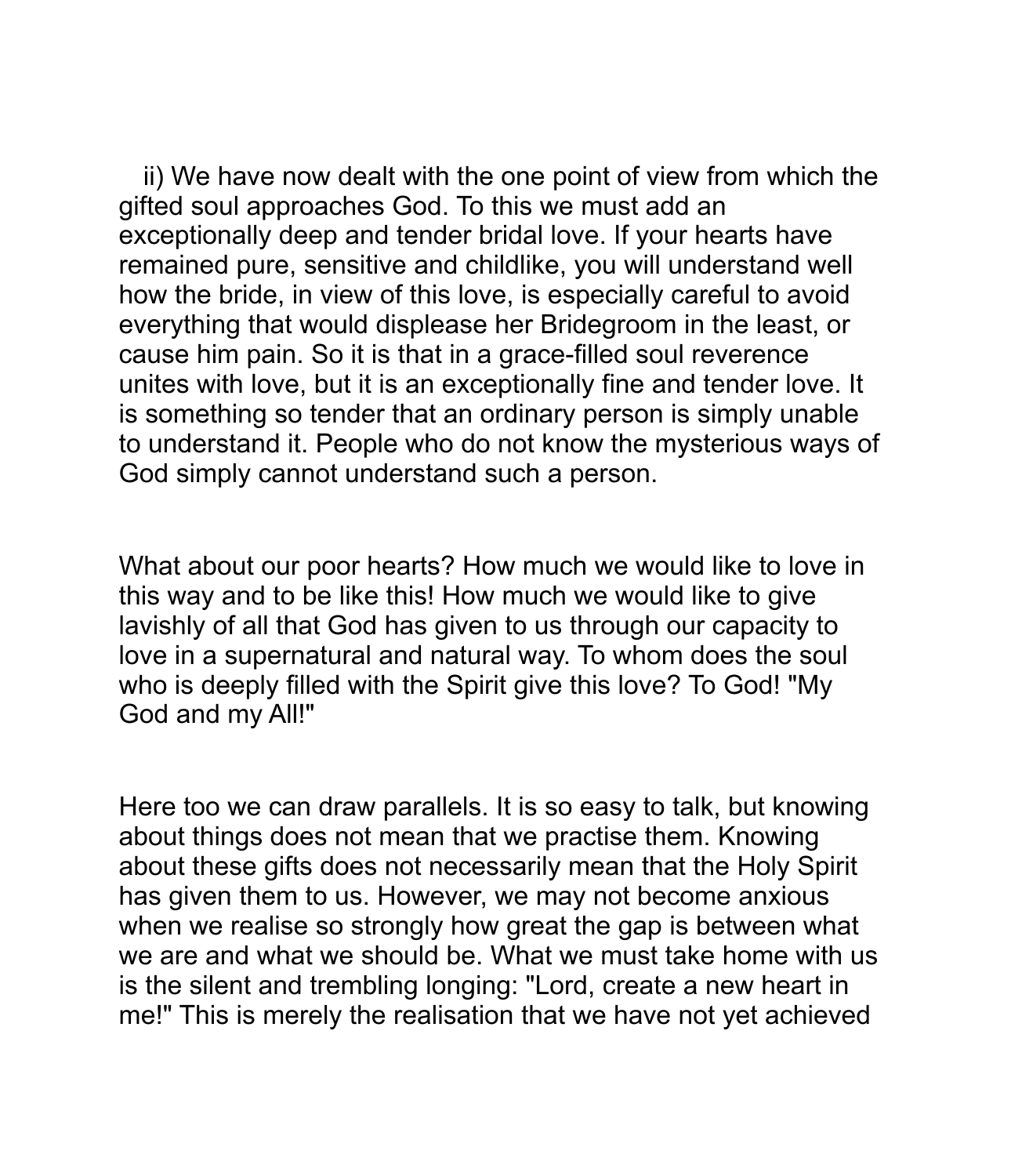our goal. We are still far too uncontrolled. That's why we should be filled with silent longing coupled with dissatisfaction with ourselves, but also with great trust, because year by year, through the intercession of our Lady, the Holy Spirit will add new rings of growth to our soul, until we have finally acquired this deep feeling of warmth, this supernatural gift of the fear of the Lord.

The Fruits: Self-control and Chastity - The Beatitude: "Happy the poor in spirit"

If you were to ask which fruit of the Holy Spirit corresponds with the gift of the fear of the Lord, I would say self-control and chastity. The relevant beatitude is the first one: "Happy the poor in spirit!" Such a soul is indeed poor in spirit, although probably not in the way we usually mean it. Poor in spirit! Of myself I am nothing, nothing but sin! That is what Vincent Pallotti used to say: Of myself I am nothingness and sin; on the other hand, there is our great, almighty God!

When am I on the way to receiving this virtue? When I have an exceptionally strong inclination to mistrust myself and to be dissatisfied with myself. This must be coupled with an exceptionally strong inclination to trust limitlessly in God. I am then inwardly so flexible that I no longer see the observance of the letter of the law as the be-all and end-all of everything. This rigid adherence to duty is nothing else than the cushion of selfrighteousness, and the beginning of the calcification of our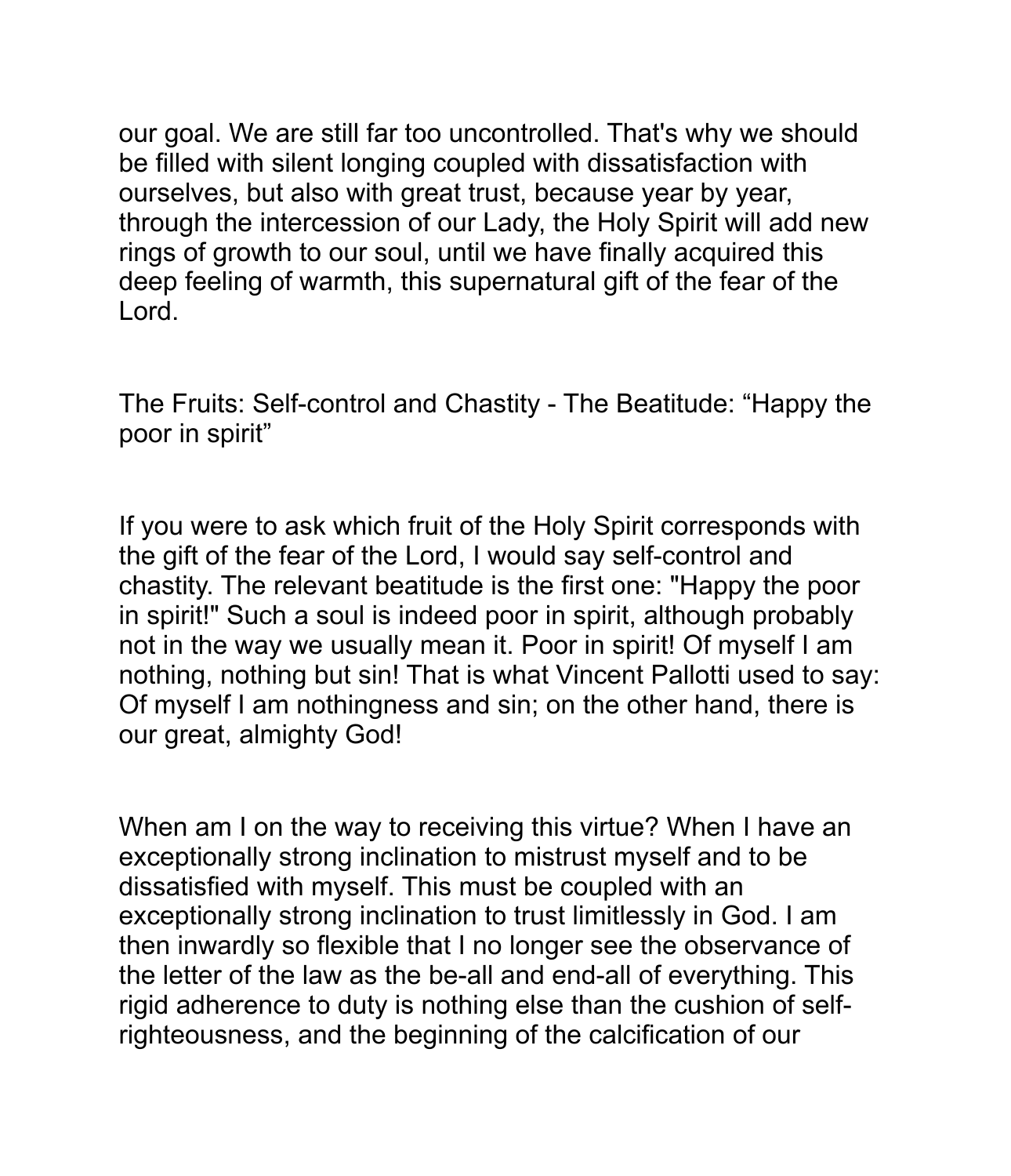spiritual lives. I must remain flexible, I must hold onto this feeling of distance, the awareness that God is ruling and leading me, as well as the awareness of my own weakness and the power and goodness of God.

## **The Holy Spirit Lives in our Hearts**

In the liturgy we are led more deeply into the love the Holy Spirit gives us. Faith, hope and love! We are speaking here not of the gift of grace, but of the supernatural virtue of love. It is the Holy Spirit who gives it to us. He himself is the personification of the love between Father and Son. If he gives himself to us, then, together with himself, he gives us the love he personifies. In the liturgy this love is referred to as a fire. It is the fire which was enkindled in the heart of the God-Man. He took this fire up to heaven in order to send down the Holy Spirit, the Spirit of love, who is to implant and enkindle this glowing, consuming fire in our souls.

So it is the Holy Spirit who enkindles and develops our natural and supernatural ability to love. "The love of God has been poured out into our hearts." Love is poured out by the Holy Spirit. That is why we want to open our hearts and our hands. If the Holy Spirit lives in us in this way, if he gives us his love, ultimately it is because he wants to love himself through our human hearts.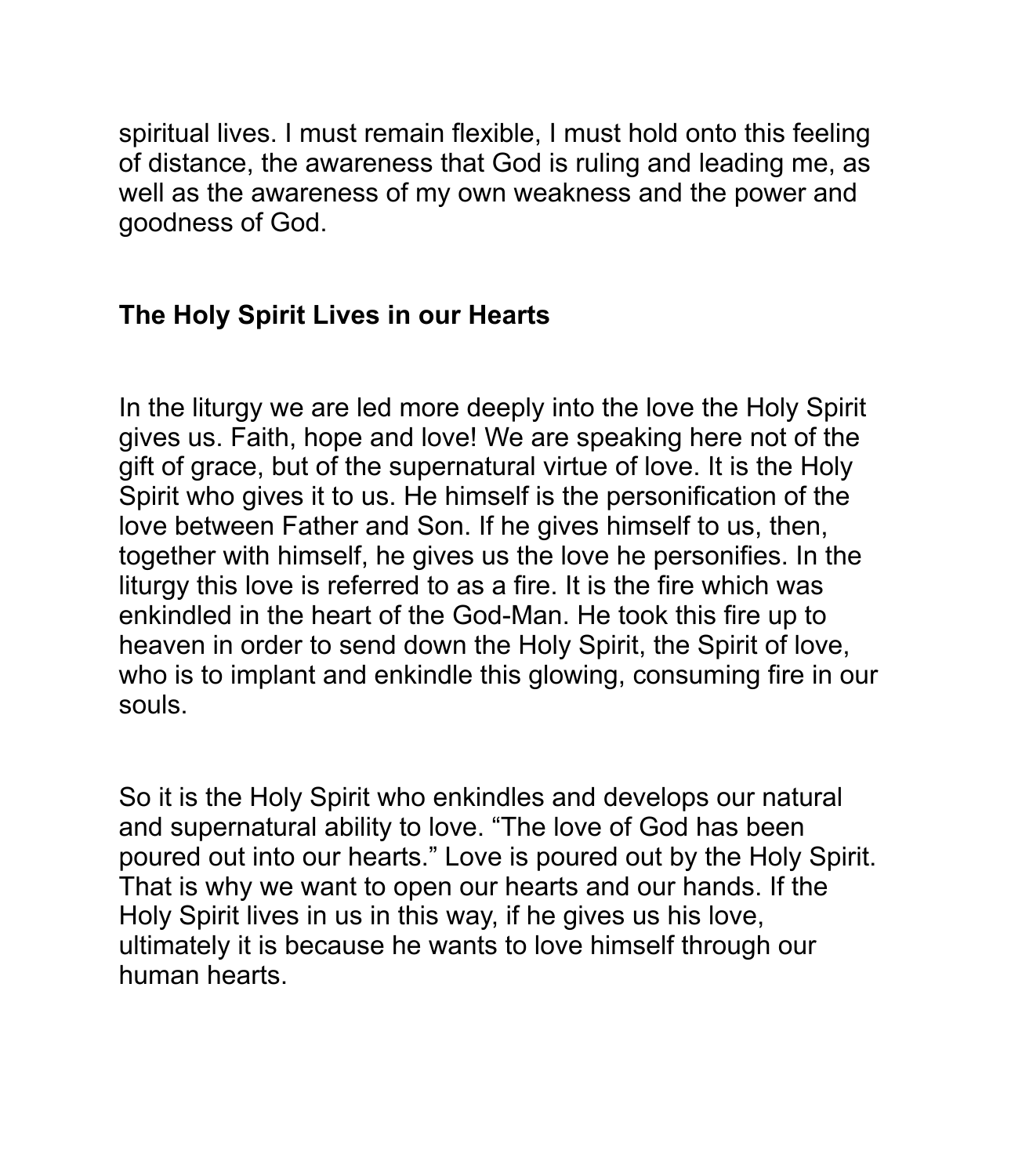Think about what this means! The Holy Spirit loves himself by means of our human hearts! That is the meaning of the supernatural virtue of love. Let us pray ardently: "Lord, graciously pour out the Holy Spirit into our souls. His wisdom has created us and his providence guides us." You should then consider all that God has poured out upon you through your ability to love and longing to love.

If the Holy Spirit is to fill us and reign so completely in us through his love, if he is to set us on fire, he has first to implant purely natural love into our souls. However, he does not stop there. He knows how to deepen the fine and finest stirrings in the soul. It is he, after all, who lives in us and rules us through his wisdom and providence. It is he who urges us to be constantly on guard, to

protect the holy fire through serious mortification.

I think if you bear these thoughts in mind, and if you were to ask once again why the Holy Spirit gives us love, then I would have to say more clearly what I said before: he gives us love in order to love God and others measurelessly through our human hearts. He loves the Blessed Trinity through us. He loves our neighbour through us. Therefore, if I have difficulties or antipathies, if I cannot get on with some people because there is so much about them that displeases me, if I feel repelled by them - this is all based on natural sympathy and antipathy. It is not God's love. The Spirit of God loves everyone. The only thing he hates is sin. If my love is ruled by God's love, then through my human heart the Holy Spirit wants to love also those people for